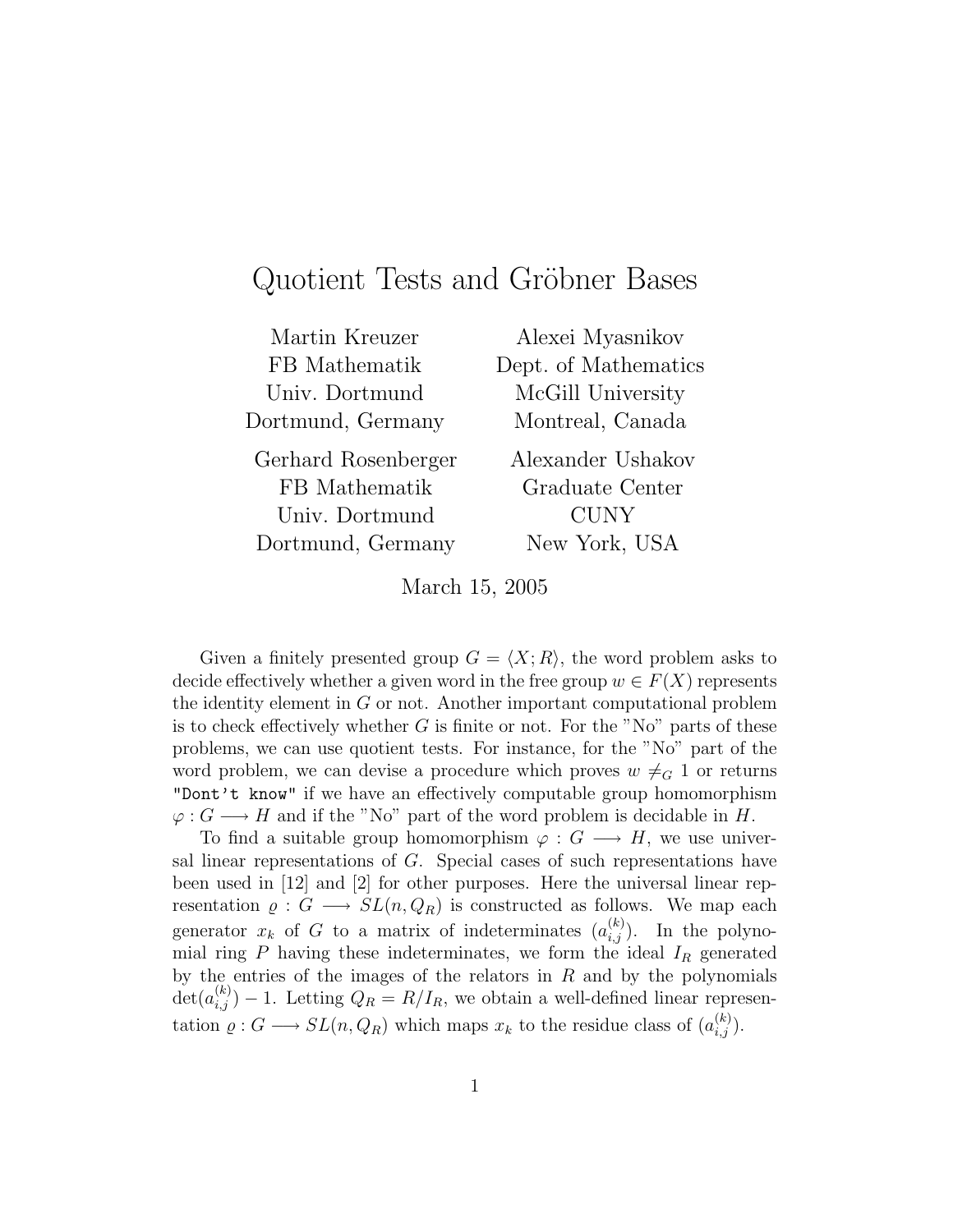At this point Gröbner bases come into play: if we succeed in computing a Gröbner basis of the ideal  $I_R$ , we can check effectively whether the matrix of polynolmials  $\varrho(w)$  defines the identitiy element in  $\varrho(G)$ . Moreover, we have several methods available for showig that  $\rho(G)$ , and hence G, is an infinite group. For example, Algorithm 6.2 determines the minimal polynomial of a matrix in a matrix ring over an affine algebra. If we find a word w such that the minimal polynomial of  $\rho(w)$  is zero or does not divide a polynomial  $z^m - 1$ , the element  $\varrho(w)$  has infinite order.

In the last two sections we apply these new techniques to several examples. First we study two problems from the Kourovka Notebook [14]. We show the the universal linear representations of size  $2 \times 2$  of the groups  $G_i =$  $\langle a, b; a^i = 1, ab = b^3 a^3 \rangle$  are commutative and finite for  $i = 5, 7, 9, 11$ . This makes is plausible that this could be true for the groups themselves, but is it known that  $G_9$  is infinite. Next we prove that  $a \neq 1$  in the groups  $H_i = \langle a, b; a^i = 1, ababa = b^2ab^{-1}ab \rangle$  for  $i = 5, 10, 15, 20$ , and that  $\varrho(a) = 1$ in the universal linear representations of size  $2 \times 2$  of these groups for the other groups  $H_i$  with  $i \leq 20$ . Our third collection of examples are some groups of deficiency zero mentioned in [4]. For these groups, we can show that their universal linear  $2 \times 2$  representations are all isomorphic to  $(\mathbb{Z}/(3))^3$ . In fact, the ideals  $I_R$  turn out to be identical. However, the Gröbner bases of the ideals corresponding to the universal linear representations of size  $3 \times 3$ are too difficult to compute at present.

In the last section we apply our methods to the classification of finite generalized triangle resp. tetrahedron groups in [6] and [10], resp. in [20]. For generalized triangle groups, this classification is complete. We show some methods for checking individual cases. For generalized tetrahedron groups, there are five groups for which it is not known whether they are finite or not. Unfortunately, as our Proposition 8.3 and the companying computer calculations show, we cannot expect to prove infinitude for these groups using their universal linear representation of size  $2 \times 2$ , and for size  $3 \times 3$  we were only able to compute truncated Gröbner bases and deduce some partial results.

It is clear that there is ample room for optimizing the Gröbner basis computations necessary for our algorithms. In view of the ease with which we were able to get new results for some difficult problems, we are optimistic that the Gröbner bases methods we discuss will prove to be useful tools in computational group theory.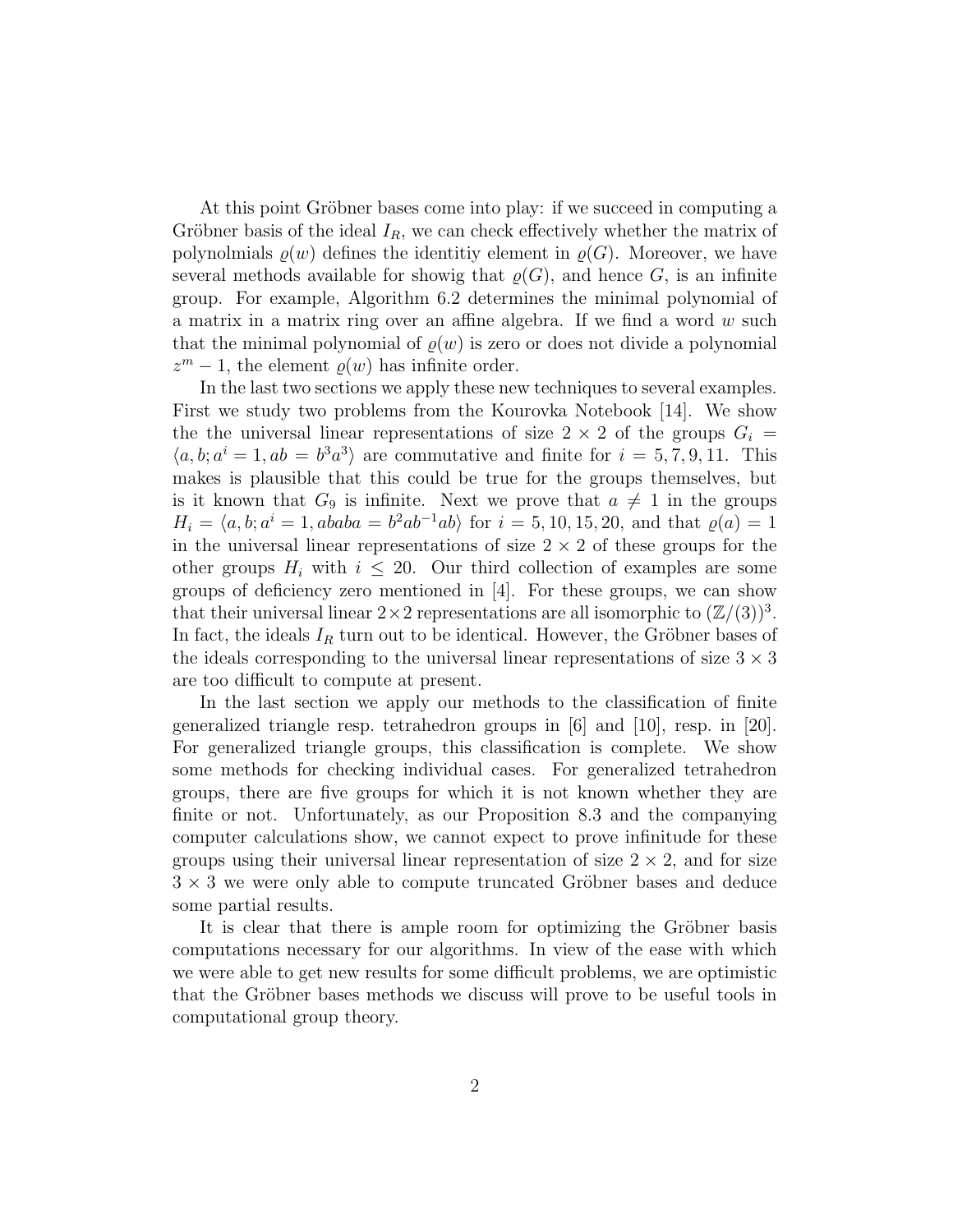### Contents

|            | 1 The Word Problem in Groups                                                   | 3              |
|------------|--------------------------------------------------------------------------------|----------------|
| $\bf{2}$   | <b>Quotient Tests</b>                                                          | $\overline{4}$ |
|            | 3 Linear Representations of Groups                                             | $\overline{5}$ |
|            | 4 Universal Linear Representations                                             | 7              |
|            | 5 Linear Quotient Tests for WP                                                 | 9              |
| 6          | Linear Quotient Tests for Infinitude                                           | 10             |
| $7\degree$ | <b>Some Examples</b><br>7.1 From the Kourovka Notebook (1)<br>7.3              | 12<br>13       |
| 8          | <b>Classification of Finite Generalized Triangle and Tetrahedron</b><br>Groups | 15             |

### 1 The Word Problem in Groups

In this section we briefly discuss the word problem in groups. For a more detailed discussion of decision problems for groups we refer the reader to the surveys [1], [15], and [16].

Let X be a set. Denote by  $X^{-1} = \{x^{-1} \mid x \in X\}$  the set of formal inverses of elements of X. The map  $x \mapsto x^{-1}(x \in X)$  naturally extends to an involution on the set  $X^{\pm 1} = X \cup X^{-1}$ , where we define  $(x^{-1})^{-1} = x$ . Denote by  $(X^{\pm 1})^*$  the free monoid with basis  $X^{\pm 1}$  viewed as the set of all words (including the empty word  $\varepsilon$ ) in the alphabet  $X^{\pm 1}$  with concatenation as multiplication. A word  $w \in (X^{\pm 1})^*$  is called *reduced* if it does not have subwords of the type  $yy^{-1}$  for  $y \in X^{\pm 1}$ . It is easy to see that the rewriting system

$$
yy^{-1}\to\varepsilon,\quad (y\in X^{\pm 1})
$$

is complete, so for every word  $w \in (X^{\pm 1})^*$  there exists a unique reduced word  $\overline{w}$  which can be obtained from w by cancellations  $yy^{-1} \to \varepsilon$ .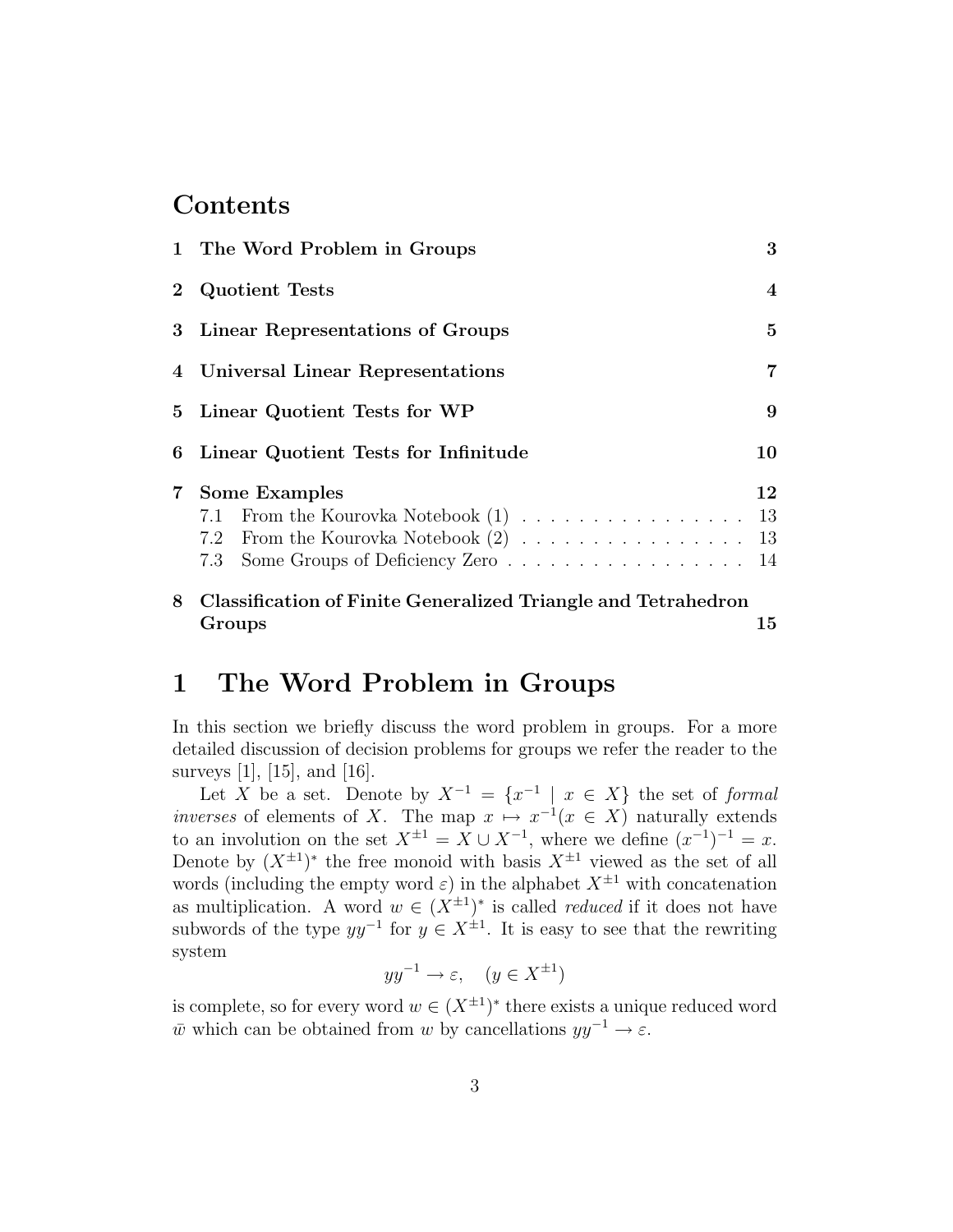Let  $F(X)$  be the set of all *reduced* words in  $X^{\pm 1}$  with multiplication  $\cdot$ given by concatenation and subsequent reduction. It is known that  $F(X)$  is a free group with basis  $X$ .

Let  $R \subseteq F(X)$  and let  $qp_F(R)$  be the normal closure of R in  $F(X)$ . Then we write

$$
G = \langle X; R \rangle \tag{1}
$$

for the group  $G \cong F(X)/gp_F(R)$ . In this setting the set X is called a set of generators of  $G$ , the set  $R$  is called a set of relators of  $G$ , and the pair  $\mathcal{P} = \langle X; R \rangle$  is called a presentation of G. A presentation  $\mathcal{P} = \langle X; R \rangle$  is finite if the sets X and R are both finite. A group G is called *finitely presented* if G has a finite presentation  $G = \langle X; R \rangle$ . By  $\eta : F(X) \to G$  we denote the canonical homomorphism from  $F(X)$  onto its quotient  $G = F(X)/qp_F(R)$ .

A finite presentation  $\langle X; R \rangle$  has *decidable Word Problem* if the set  $qp_F (R)$ is recursive. Equivalently, the Word Problem (WP) is decidable in G (with respect to the presentation  $G = \langle X; R \rangle$  if for every word  $w \in F(X)$  one can effectively decide whether  $\eta(w) = 1$  in G or not. Sometimes instead of  $\eta(w) = 1$  in G we write  $w = G 1$ , or simply  $w = 1$ . It is not hard to see that if WP is decidable in  $G$  with respect to one finite presentation then WP is decidable in  $G$  with respect to every finite presentation of  $G$ . Therefore, we often refer to  $G$  as a group with decidable word problem without mentioning any particular presentation.

It is convenient to partition the word problem over a group  $G = \langle X; R \rangle$ into two parts: the "Yes" part and the "No" part:

$$
WP_{Yes} = \{w \in F(X) \mid w =_G 1\}
$$
  

$$
WP_{No} = \{w \in F(X) \mid w \neq_G 1\}
$$

We consider *partial decision algorithms* for each part separately. Here a procedure A is said to be a partial decision algorithm for the "Yes" (resp. "No") part in G if for every input word  $w \in F(X)$  the procedure A halts and returns "Yes" (resp. "No") only if  $w \in WP_{Yes}$  (resp.  $w \in WP_{No}$ ), otherwise A either does not stop, or A stops and returns "Don't know".

## 2 Quotient Tests

In this section we discuss *quotient tests*. They yield partial decision algorithms for the "No" part of the word problem. Quotient tests provide one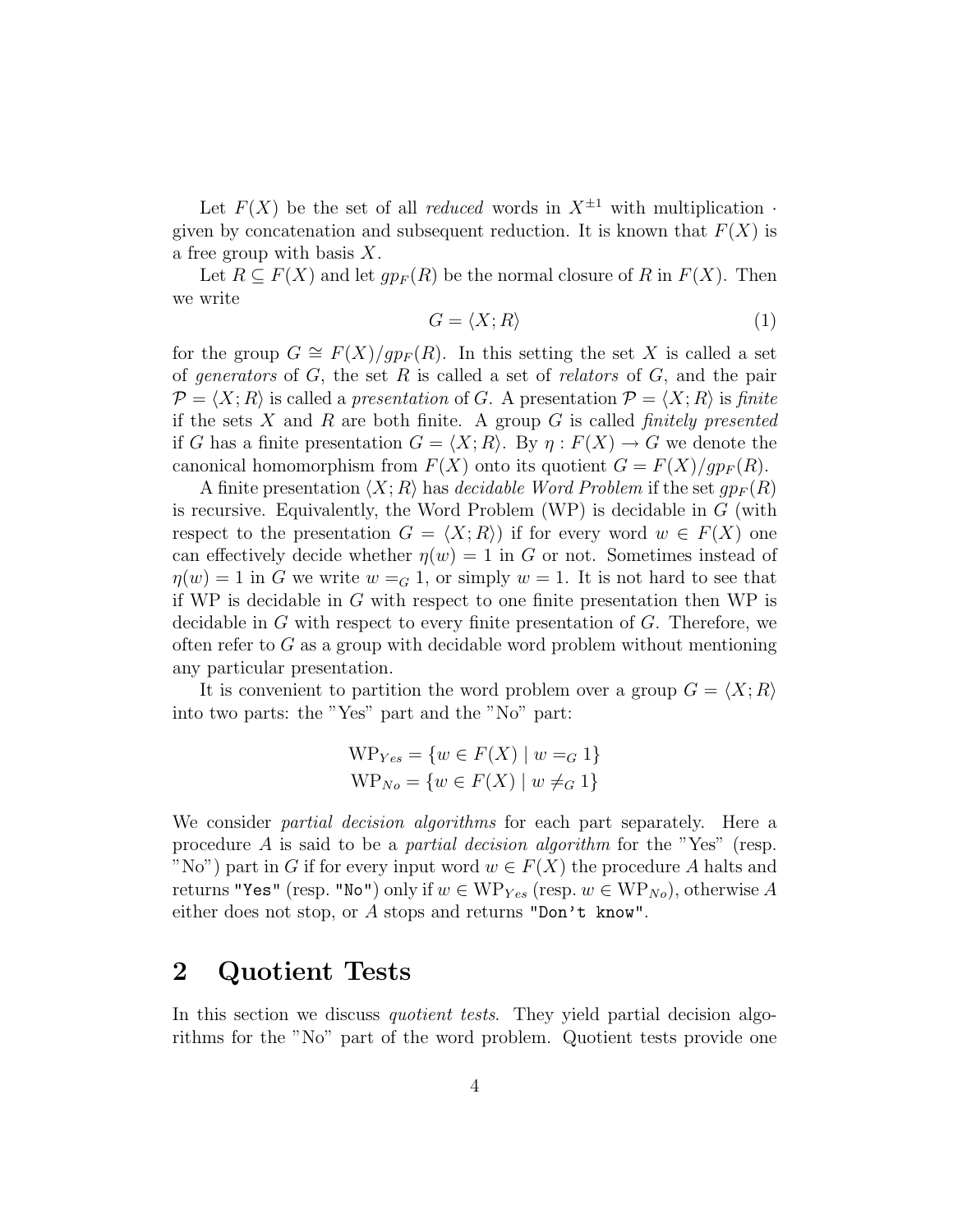of the key methods for designing decision algorithms for groups. They are based on the following simple idea:

Let  $\varphi: G \to H$  be a group homomorphism from G to a group H. Then the following implication holds for every element  $u \in F(X)$ :

$$
\varphi(u) \neq_H 1 \implies u \neq_G 1.
$$

Now suppose that the group  $H$  is provided with a generating set Y such that WP is decidable in  $H$  with respect to Y. Suppose also that the homomorphism  $\varphi$  is given by the images of elements  $x \in X$  which are described by some words  $u_x \in F(Y)$ , i.e. for which we have  $u_x =_H \varphi(x)$ . In this case one can design a partial decision algorithm  $A$  for the "No" part of WP in  $G$ as follows:

Given a word  $w \in F(X)$ , the procedure A performs the substitution  $\sigma: x \to u_x$  in w and applies the decision procedure B for WP in H to the resulting word  $\sigma(w)$ . If B stops on  $\sigma(w)$  and says "No", then A stops and says "No", in all other cases  $A$  does not stop. The procedure  $A$  is called the quotient test for WP in G with respect to the homomorphism  $\varphi: G \to H$ .

The computational complexity of general quotient tests in groups has been studied recently in [7] and [8].

### 3 Linear Representations of Groups

A homomorphism  $\rho: G \to GL(n,K)$  from a group G to the general linear group  $GL(n, K)$  of invertible matrices of size  $n \times n$  over a commutative unitary ring K is called a *linear representation* of G. Usually, the ring K is assumed to be a field, but we do not not need this assumption here. Similarly, one can introduce linear representations of G in the special linear group  $SL(n, K)$ . For purely technical reasons we usually prefer linear representations in  $SL(n, K)$ , even though everything goes through for representations in  $GL(n, K)$ , or even more generally, in any linear algebraic group.

Let  $G = \langle X; R \rangle$  be a finite presentation of a group G, where  $X =$  ${x_1, \ldots, x_s}$  and  $R = {r_1, \ldots, r_t} \subseteq F(X)$ . Every linear representation

$$
\varrho: G \to SL(n, K)
$$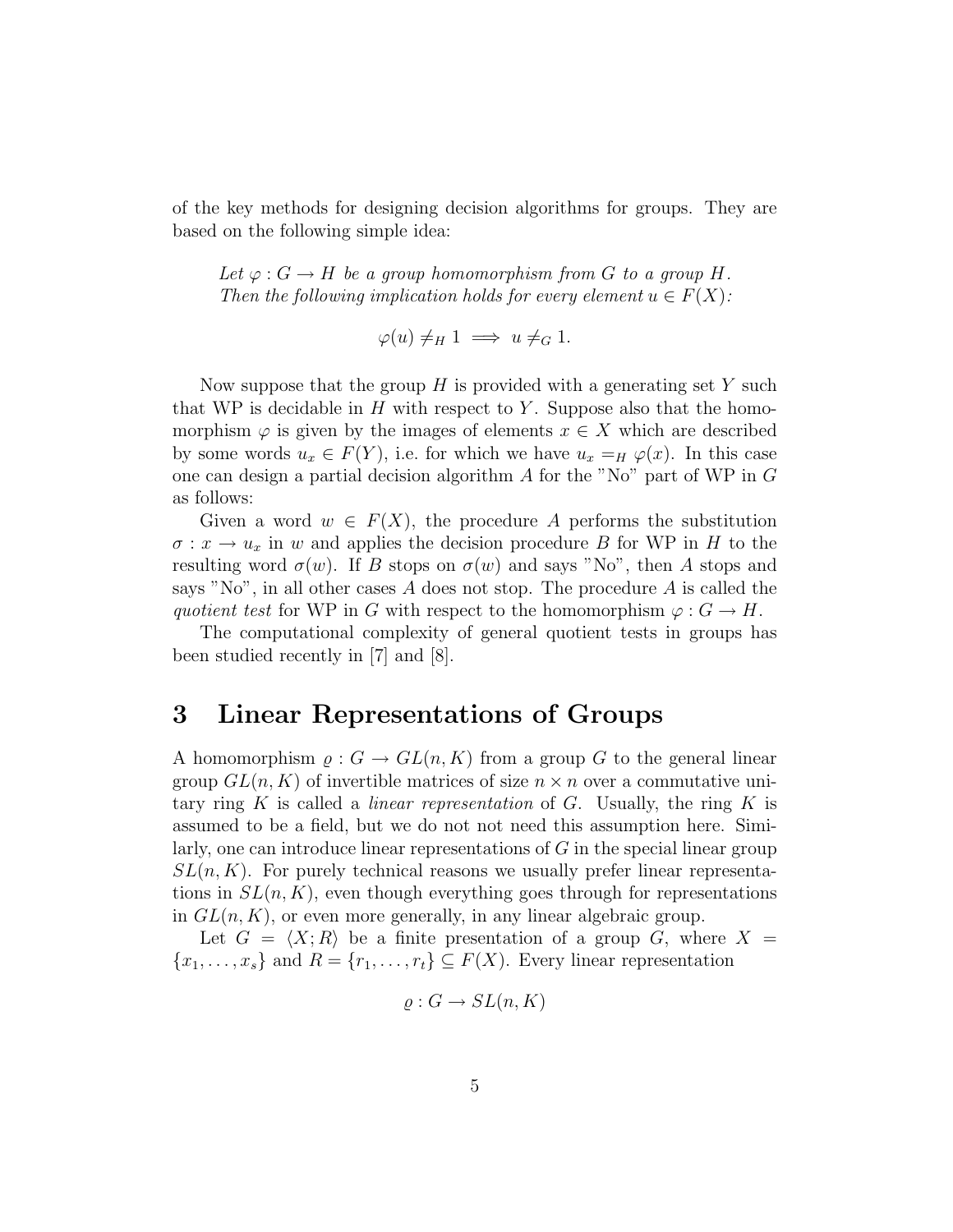is completely determined by the set  $\varrho(X) = \{\varrho(x_1), \ldots, \varrho(x_s)\}\$ of images of the elements of X in  $SL(n, K)$ . Letting  $\varrho(x_k) = (a_{i,j}^{(k)}) \in SL(n, K)$ , we have

$$
x_k \xrightarrow{\varrho} \begin{pmatrix} a_{(1,1)}^{(k)} & \cdots & a_{(1,n)}^{(k)} \\ a_{(n,1)}^{(k)} & \cdots & a_{(n,n)}^{(k)} \end{pmatrix}
$$
 (2)

Since  $\varrho(r) = 1$  in  $SL(n, K)$  for every  $r \in R$ , the elements  $a_{i,j}^{(k)} \in K$  form a solution of the following system  $S_R = 0$  of polynomial equations with integer coefficients:

$$
\begin{aligned} \det(\varrho(x)) - 1 &= 0 \quad (x \in X); \\ (\varrho(r))_{i,j} - \delta_{i,j} &= 0 \quad (r \in R, \quad i, j = 1, \dots, n) \end{aligned} \tag{3}
$$

where  $(\varrho(r))_{i,j}$  is the  $(i, j)$  entry of the matrix  $\varrho(r)$ , viewed as a polynomial in the entries of the matrices  $\varrho(x)$  ( $x \in X$ ). Here we let  $\delta_{i,j} = 1$  if  $i = j$  and  $\delta_{i,j} = 0$  otherwise.

Clearly, every solution  $a = (a_{i,j}) \in K^{sn^2}$  of the system  $S_R = 0$  gives rise to a linear representation  $\varrho_a: G \to SL(n,K)$ . Hence linear representations of a finitely presented group  $G = \langle X; R \rangle$  in  $SL(n, K)$  can be viewed as K-rational points of the variety  $V_R$  in  $K^{sn^2}$  defined by the system  $S_R = 0$ . This variety is called the variety of representations of G. For a detailed discussion of this variety, see [12].

#### **Remark 3.1.** (Optimization of the System  $S_R = 0$ )

Computationally, it is more advantageous to consider a slightly modified version of the system  $S_R = 0$  defined in (3).

Suppose we have an equation  $r = r' \circ r''$  in G. Since  $\varrho$  is a homomorphism, it follows that  $\rho(r) = 1$  in  $SL(n, K)$  if and only if  $\rho(r')\rho(r'') = 1$ , and this is equivalent to  $\rho(r') = \rho((r'')^{-1})$ . Therefore the system  $S_R = 0$  is equivalent to the system obtained from  $S_R$  by removing the equations corresponding to  $\rho(r) = 1$  and adding equations corresponding to  $\rho(r') = \rho((r'')^{-1})$ .

Notice that the polynomial equations corresponding to  $\varrho(r') = \varrho((r'')^{-1})$ have smaller degree than those coming from  $\rho(r) = 1$ . The smallest degrees will be obtained when the relators in  $R$  are divided in the middle, i.e. when each  $r \in R$  is represented as  $r = r' \circ r''$  such that the lengths of the words representing  $r'$  and  $r''$  differ at most by one.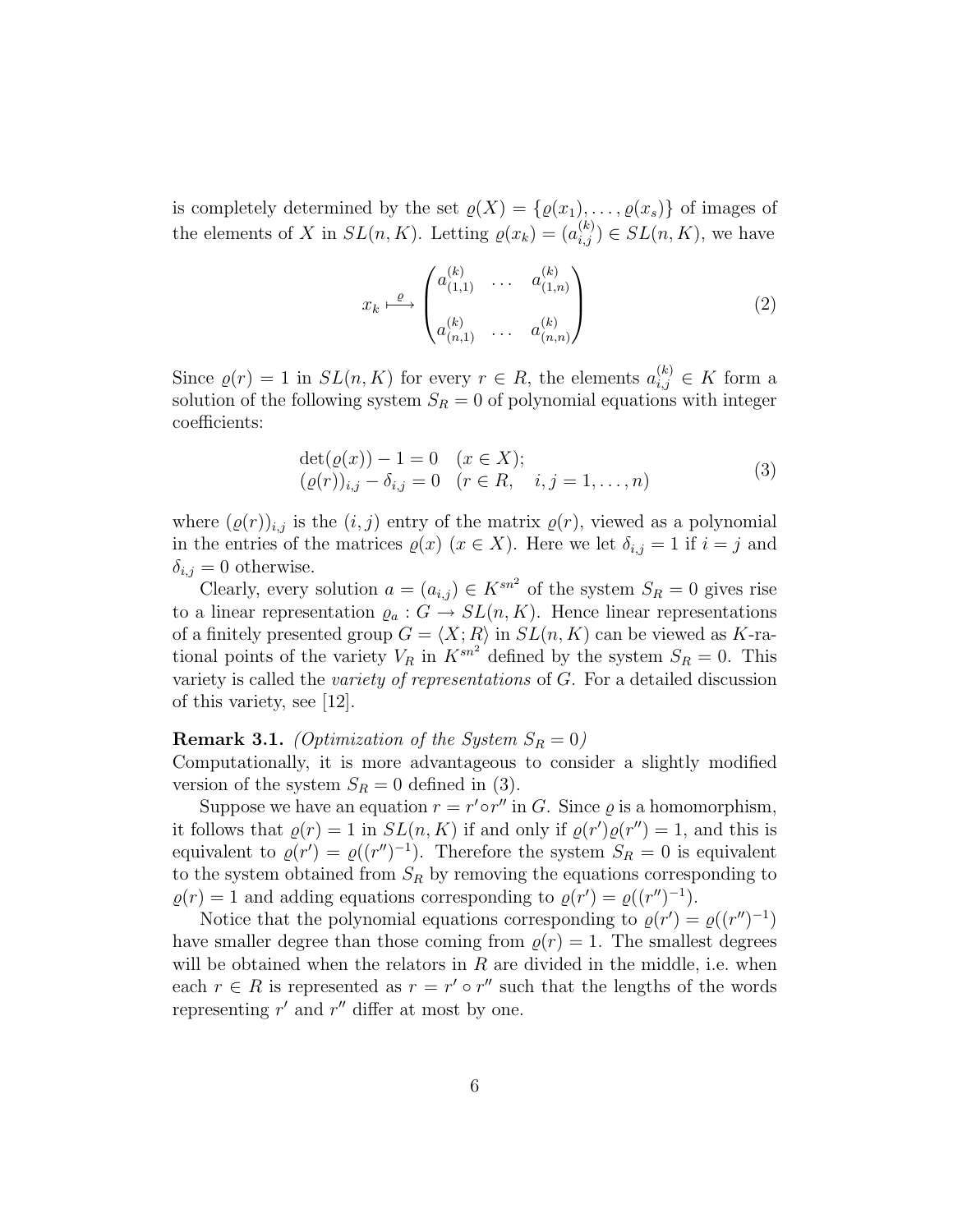Example 3.2. (The System  $S_R = 0$  for a Baumslag Solitar Group) Consider the group  $G = \langle x_1, x_2 ; x_1x_2x_1^{-1}x_2^{-2} \rangle$ . Here a linear representation  $\mu: G \to SL(2, K)$  is given by

$$
x_1 \stackrel{\varrho}{\longmapsto} \begin{pmatrix} a & b \\ c & d \end{pmatrix}
$$
 and  $x_2 \stackrel{\varrho}{\longmapsto} \begin{pmatrix} e & f \\ g & h \end{pmatrix}$ 

We divide the only relator of G into halves and get  $x_1x_2 \circ x_1^{-1}x_2^{-2}$ . Then we have  $\varrho(x_1x_2) = \varrho(x_2^2x_1)$  in  $SL(2, K)$ , and therefore

- 1.  $\det(\rho(x_1)) = ad bc = 1.$
- 2.  $\det(\rho(x_2)) = eh fq = 1.$
- 3.  $\varrho(x_1 x_2) = \varrho(x_2^2 x_1)$  which yields the matrix equality

$$
\begin{pmatrix} ae+bg & af+bh \ ce+dg & cf+dh \end{pmatrix} = \begin{pmatrix} ae^2+afg+act+cfh & be^2+bfh+def+dfh \ age+ahg+cgf+ch^2 & bee+bhg+dgf+dh^2 \end{pmatrix}
$$

Thus the system  $S_R = 0$  is given by

$$
S_R = \{ad - bc - 1,
$$
  
\n
$$
eh - fg - 1,
$$
  
\n
$$
ae + bg - (ae^2 + afg + acf + cfh),
$$
  
\n
$$
af + bh - (be^2 + bfh + def + dfh),
$$
  
\n
$$
ce + dg - (age + ahg + cgf + ch^2),
$$
  
\n
$$
cf + dh - (bge + bhg + dgf + dh^2)\}.
$$

Notice that had we constructed a system using  $\rho(r) = 1$ , the last four polynomials would be of degree five.

### 4 Universal Linear Representations

In this section we discuss a general method for constructing linear representations of finitely presented groups.

Let  $G$  be a group, and let  $K$  and  $L$  be commutative unitary rings. A ring homomorphism  $\varphi: K \to L$  induces a group homomorphism  $\varphi' : SL(n, K) \to$  $SL(n, L)$ . We say that a linear representation  $\rho: G \to SL(n, K)$  is universal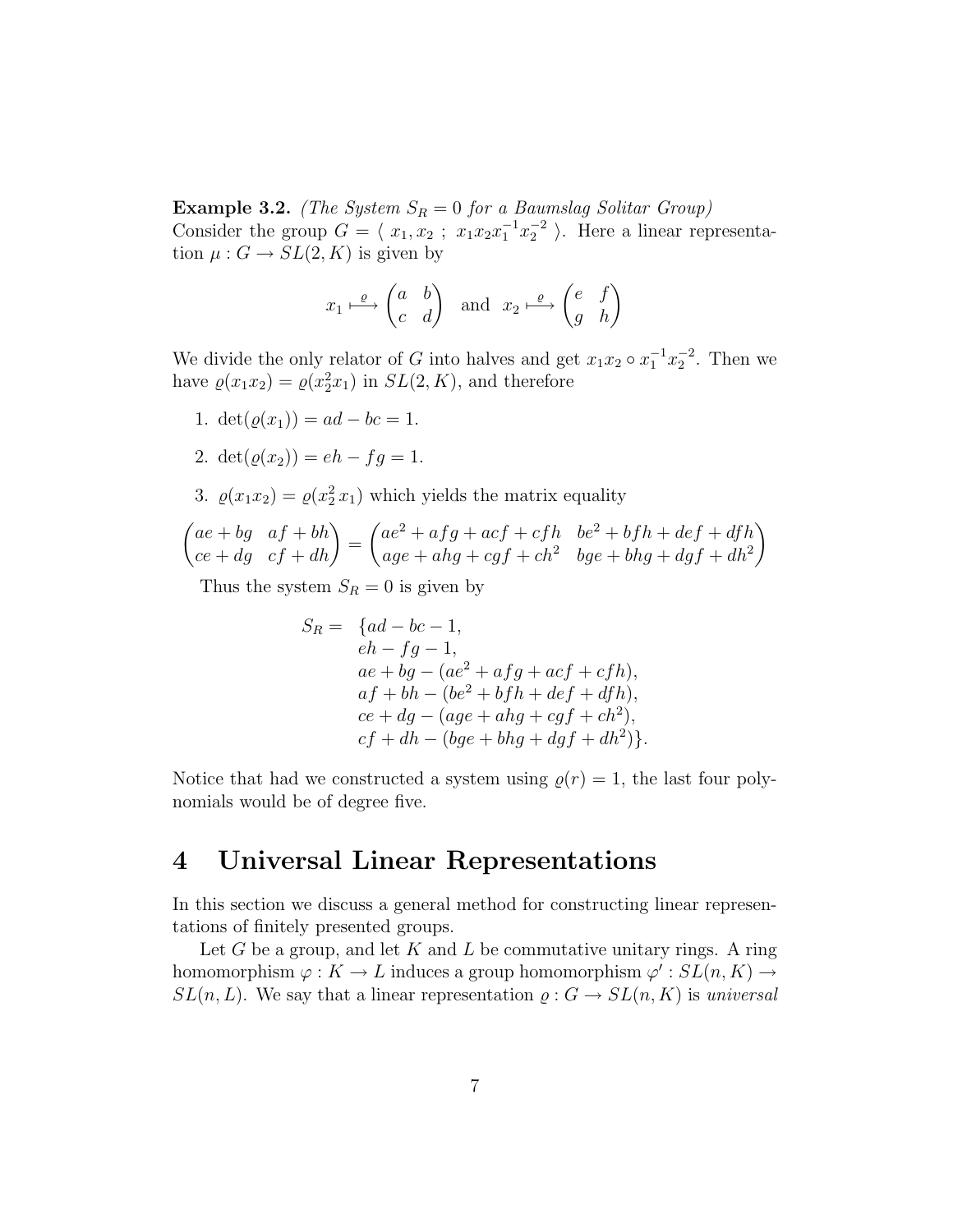if for every linear representation  $\varrho': G \to SL(n,L)$  there exists a ring homomorphism  $\varphi: K \to L$  such that  $\varrho' = \varphi' \circ \varrho$ , i.e. such that the following diagram is commutative:

$$
G \stackrel{\varrho}{\rightarrow} SL(n, K)
$$
  

$$
\searrow^{\varrho'} L(\eta, L)
$$

Similarly, one can introduce universal linear representations of G in the general linear groups  $GL(n, K)$ .

Remark 4.1. More generally, we can define universal linear representations with respect to a given class of rings. For example, let  $\mathcal{C}_F$  be the class of all unitary commutative algebras  $L$  over a fixed field  $F$ . We say that a linear representation  $\rho: G \to SL(n,K)$  is  $\mathcal{C}_F$ -universal if  $K \in \mathcal{C}_F$  and for every linear representation  $\varrho': G \to SL(n,L)$  with  $L \in \mathcal{C}_F$  there exists a homomorphism of F-algebras  $\varphi: K \to L$  such that  $\varrho' = \varphi' \circ \varrho$ .

In the following we want to determine the universal linear representation of a finitely presented group  $G = \langle X; R \rangle$  explicitly. Let  $S_R = 0$  be the polynomial system of equations (3) in  $sn^2$  indeterminates which defines the variety of representations of G in  $SL(n, K)$  for every ring K. We use

$$
T = \{y_{ij}^{(k)} \mid k = 1, \dots, s, \quad i, j = 1, \dots, n\}
$$

to denote these indeterminates. Furthermore, let  $I_R$  be the ideal in  $\mathbb{Z}[T]$ generated by the set of polynomials  $S_R$ , and let the commutative unitary ring  $Q_R$  be defined by

$$
Q_R = \mathbb{Z}[T]/I_R.
$$

**Proposition 4.2.** Let  $G = \langle X; R \rangle$  be a finitely presented group, and let  $Q_R = \mathbb{Z}[T]/I_R$  be constructed as above. Then the group homomorphism  $\rho: G \to SL(n, Q_R)$  defined by

$$
x_k \xrightarrow{\varrho} \begin{pmatrix} y_{(1,1)}^{(k)} & \cdots & y_{(1,n)}^{(k)} \\ y_{(n,1)}^{(k)} & \cdots & y_{(n,n)}^{(k)} \end{pmatrix}
$$
 (4)

is a universal linear representation of G.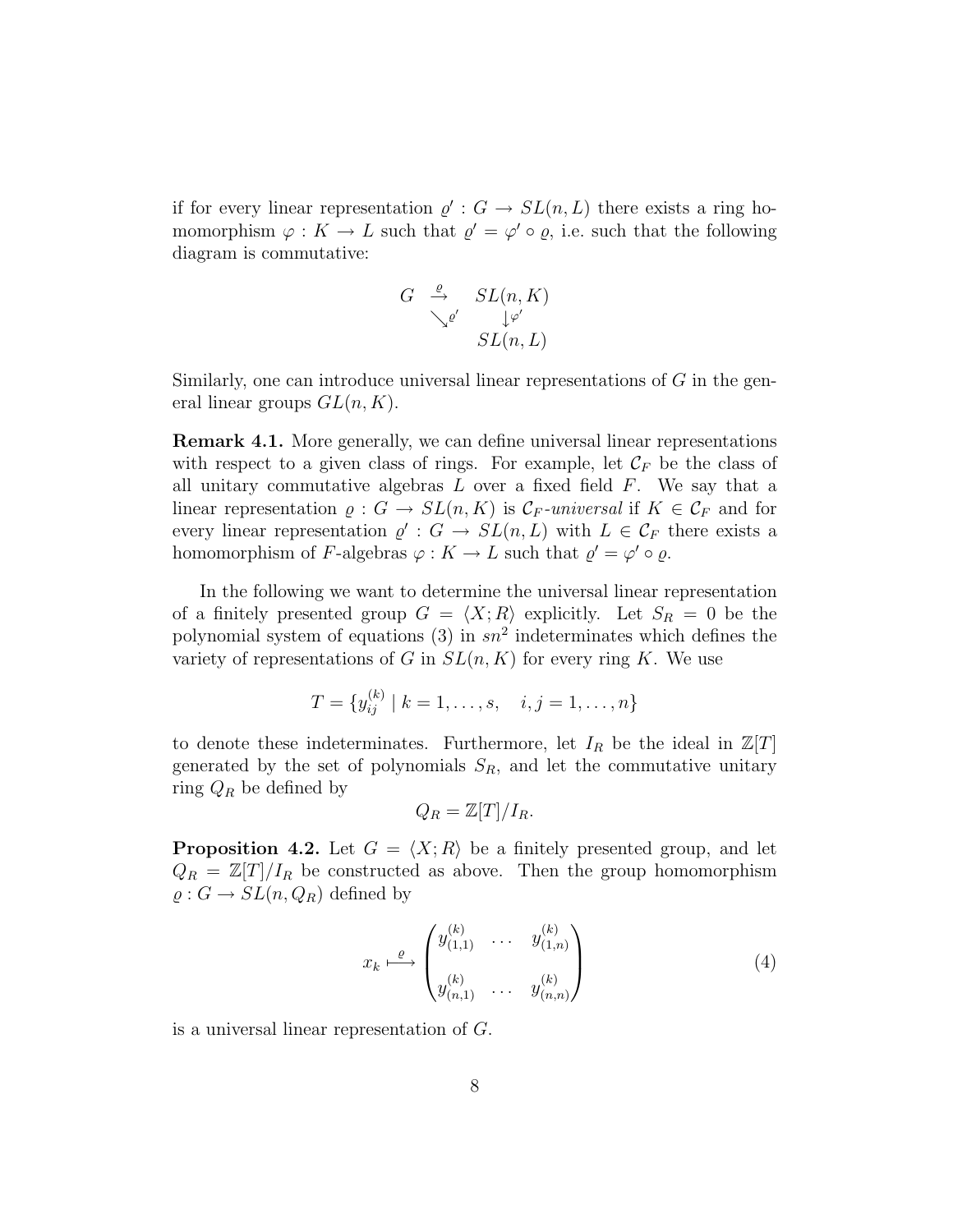Proof. This follows directly from the construction.

The group homomorphism  $\rho: G \to SL(n, Q_R)$  is called a *universal lin*ear representation of G. Similarly, for a fixed field F one can construct a representation

$$
\varrho_F: G \to SL(n, Q_{F,R})
$$

of G in the special linear group over the ring  $Q_{F,R} = F[T]/I_R$ . Clearly, the map  $\rho_F$  is a  $\mathcal{C}_F$ -universal representation of G.

## 5 Linear Quotient Tests for WP

Quotient tests of the type  $\varphi : G \to SL(n, K)$  are called *linear quotient tests*. Obviously, it suffices to consider only quotient tests with respect to universal linear representations. We refer to such tests as *universal linear quotient* tests.

Algorithm 5.1. (Universal Linear Quotient Test)

INPUT: A finite presentation  $G = \langle X; R \rangle$ , a word  $w = x_{i_1} \cdots x_{i_\ell} \in F(X)$ , and  $n \in \mathbb{N}$ .

OUTPUT: "No" if  $\varphi(w) \neq 1$  where  $\varphi : G \to SL(n, Q_R)$  is the universal linear representation of  $G$ , "Don't know" otherwise.

COMPUTATIONS:

- 1) Compute the set of polynomial equations  $S_R$  according to (3).
- 2) Compute a Gröbner basis for  $I_R$  in  $\mathbb{Q}[T]$ .
- 3) Compute  $\varphi(w) = \varphi(x_{i_1}) \cdots \varphi(x_{i_\ell}).$
- 4) Let  $\varphi(w) = (f_{i,j})_{i,j=1}^n$ . Check whether the polynomial  $f_{i,j} \delta_{i,j}$  belongs to the ideal  $I_R$  for all  $1 \leq i, j \leq n$  by reducing it modulo the Gröbner basis. If all  $f_{i,j} - \delta_{i,j}$  belong to the ideal  $I_R$ , return "Don't know", otherwise return "No".

Similarly, given a field F, we can construct a  $\mathcal{C}_F$ -universal linear quotient test.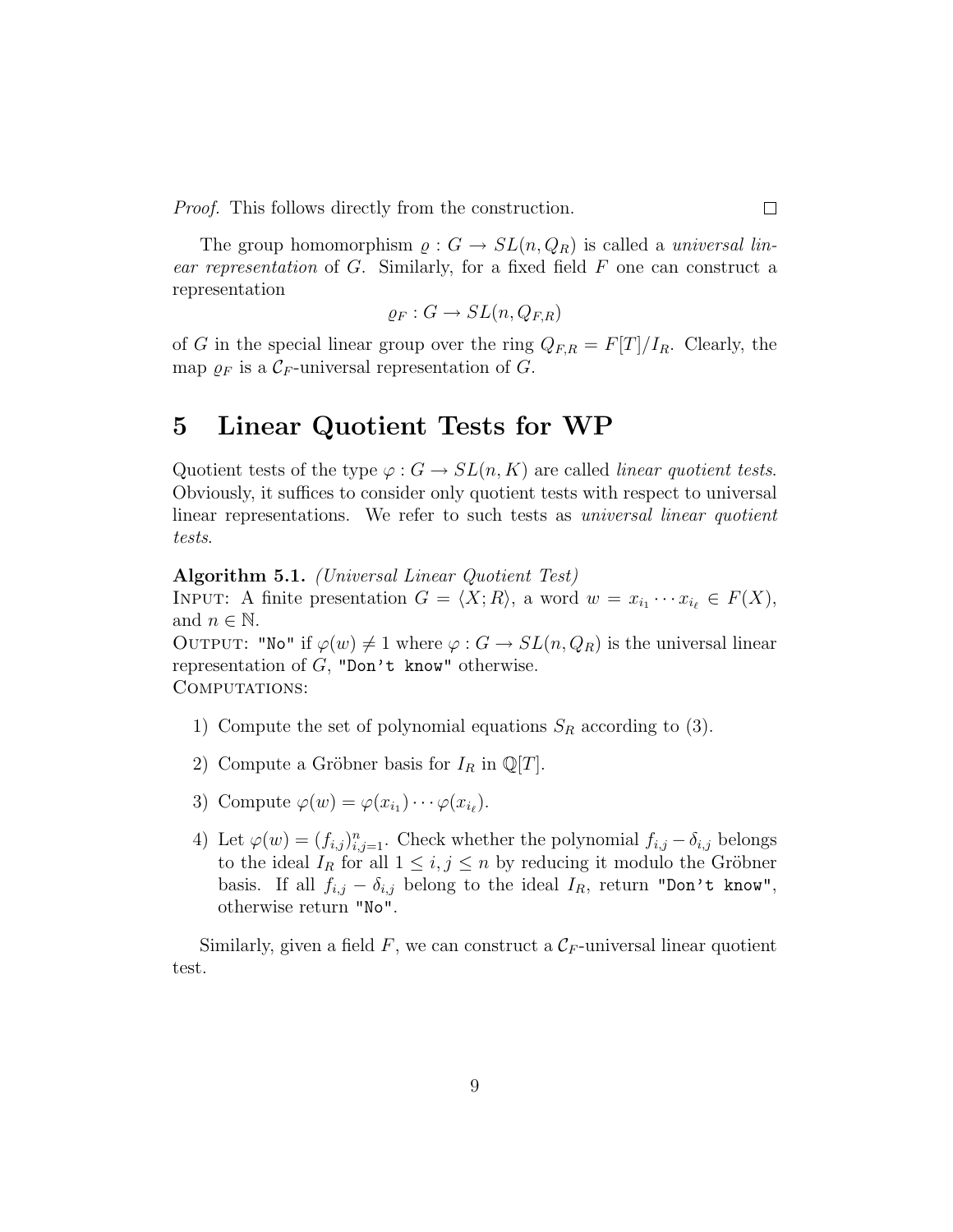### 6 Linear Quotient Tests for Infinitude

A further question which can be studied using Gröbner bases is whether a finitely presented group  $G = \langle X; R \rangle$  is finite or infinite. There are several methods available but it is not yet clear how often they apply. The first method uses the following observation.

**Remark 6.1.** Let  $\varphi: G \longrightarrow SL(n,K)$  be a group homomorphism to a special linear group over a unitary commutative ring  $K$ . If there exists a word  $w \in F(X)$  such that the matrix  $W = \varphi(w)$  has infinite order in  $SL(n, K)$  then G is infinite.

Again we may obviously restrict our attention to the case  $K = Q_R$ , i.e. to the universal linear representation. Moreover, if  $\varphi(G)$  is infinite then usually almost every element will have infinite order, so that we can try short words first.

In view of this remark we have to compute the minimal polynomial of a matrix in  $SL(n, Q_R)$  or  $SL(n, Q_{F,R})$ . Since this ring is not commutative, the usual computer algebra methods (see e.g. [9], Cor. 3.6.4) do not apply. The following algorithm solves our task using Gröbner basis theory.

#### Algorithm 6.2. (Minimal Polynomial of a Matrix)

INPUT: A matrix  $W = (w_{i,j}) \in \text{Mat}(n, K)$  where  $K = F[y_1, \ldots, y_m]/I$  is an affine algebra over some field F.

OUTPUT: The minimal polynomial  $f \in F[z]$  of W over F, or zero if W is algebraically independent.

COMPUTATIONS:

- 1) In  $F[y_1, \ldots, y_m, z]^n$ , form the submodule U generated by the column vectors of  $W - z \cdot \mathcal{I}_n$  and by the elements of  $I \cdot F[y_1, \ldots, y_m, z]^n$ . (Here  $\mathcal{I}_n$  denotes the identity matrix of size n.)
- 2) Using standard Gröbner basis techniques (see e.g. [9], Sect. 3.2), compute the ideal  $V = U : \langle e_1, \ldots, e_n \rangle = \bigcap_{i=1}^n U : \langle e_i \rangle$  in  $F[y_1, \ldots, y_m, z]$ . Here  $\{e_1, \ldots, e_n\}$  denotes the canonical basis of  $F[y_1, \ldots, y_m, z]^n$ .
- 3) Using elimination, compute  $V \cap F[z]$  and return a monic generator of this principal ideal.

*Proof.* First we equip the  $F[y_1, \ldots, y_m]$ -module  $Q_{F,R}^n$  with an additional  $F[z]$ module structure by letting  $z \cdot e_i = W \cdot e_i = w_{1,i}e_1 + \cdots + w_{n,i}e_n$ . We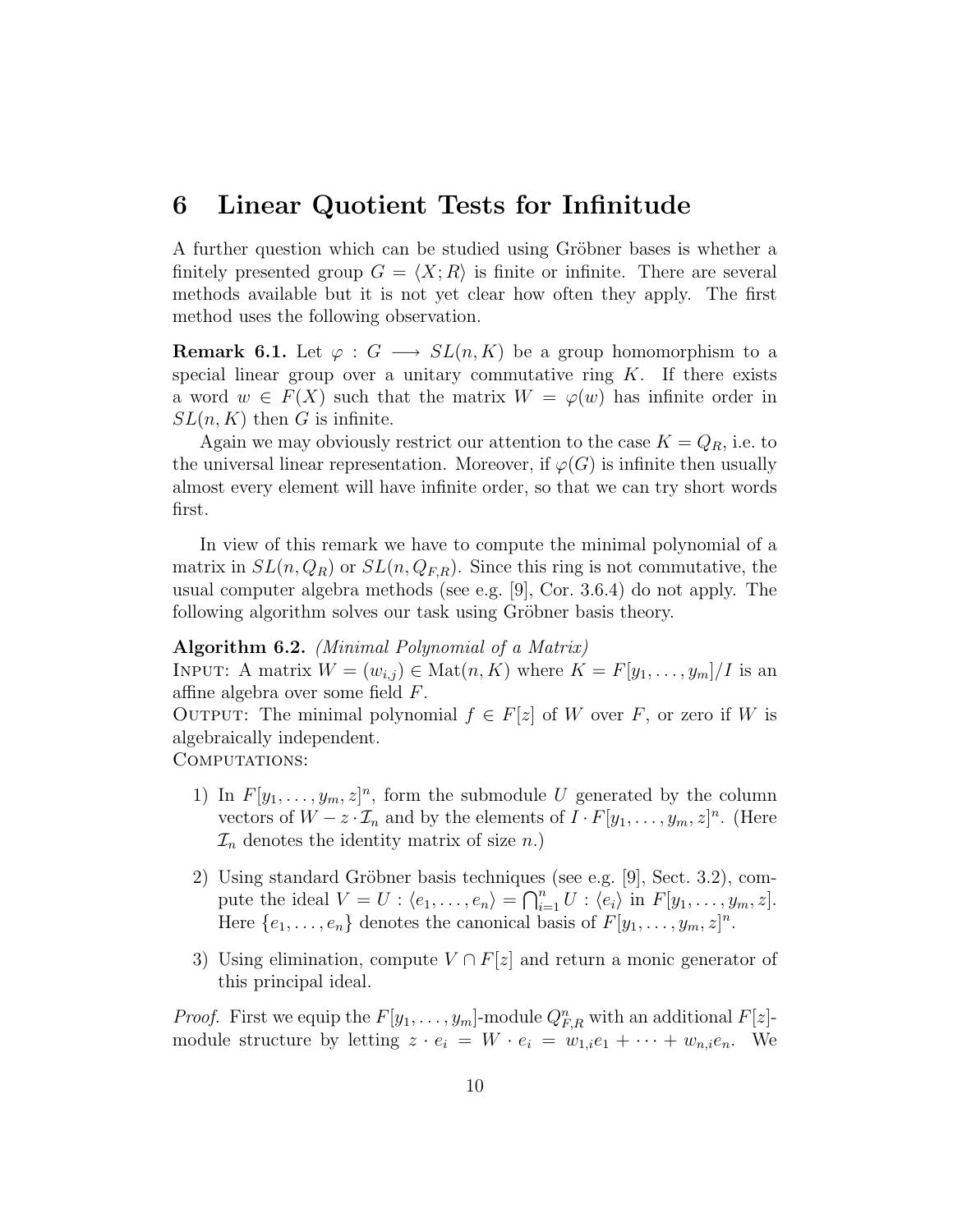want to compute the annihilator of this  $F[z]$ -module. To this end, we consider it as an  $F[y_1, \ldots, y_m, z]$ -module and observe that it has a presentation  $F[y_1, \ldots, y_m, z]^n/U$ . Hence it suffices to compute the annihilator of this  $F[y_1, \ldots, y_m, z]$ -module and intersect this annihilator with  $F[z]$ .  $\Box$ 

Notice that the matrix  $W$  may have infinite order even when this algorithm returns a non-zero polynomial. We can check this easily by examining whether f divides a polynomial of the form  $z^m - 1$ . This algorithm admits a number of optimizations and variations. Let us point out some possibilities.

- **Remark 6.3.** 1. It is possible to compute the colon ideals  $U : \langle e_i \rangle$  in step 2) individually and intersect them at the end. We can use an elimination ordering for  $\{y_1, \ldots, y_m\}$ . As soon as one of the annihilators contains a non-zero element of  $F[z]$  we test whether it is contained in all annihilators. If that holds true, we know that the order of  $W$  is finite.
	- 2. Some of the indeterminates  $y_i$  can be specialized to random elements of  $F$ . If the minimal polynomial of  $W$  is zero after this specialization, it was zero before. In practice, this technique is quite effective, but requires great care in judging which indeterminates  $y_i$  can be specialized without harm.
	- 3. In some cases it is easier to construct a suitable subgroup of  $G$ , consider its universal linear representation, and find an element of infinite order there.

The following test simplifies the check for infinitude by looking at the diagonal elements of  $W$  only. It seems this test is usually weak, but still it may work sometimes.

#### Algorithm 6.4. (Diagonal Quotient Test for Infinitude)

INPUT: A finitely presented group  $G = \langle X; R \rangle$ , and its  $\mathcal{C}_F$ -universal linear representation  $\varphi: G \longrightarrow SL(n, Q_{FR})$  where F is a field.

OUTPUT: "Yes" for some cases when  $\varphi(G)$  has infinite order, "Don't know" otherwise.

COMPUTATIONS:

- 1) Compute the set of polynomial equations  $S_R \subseteq F[y_{i,j}^{(k)}]$  as in (3).
- 2) Repeat the following steps  $3 5$  for  $k = 1, \ldots, s$ .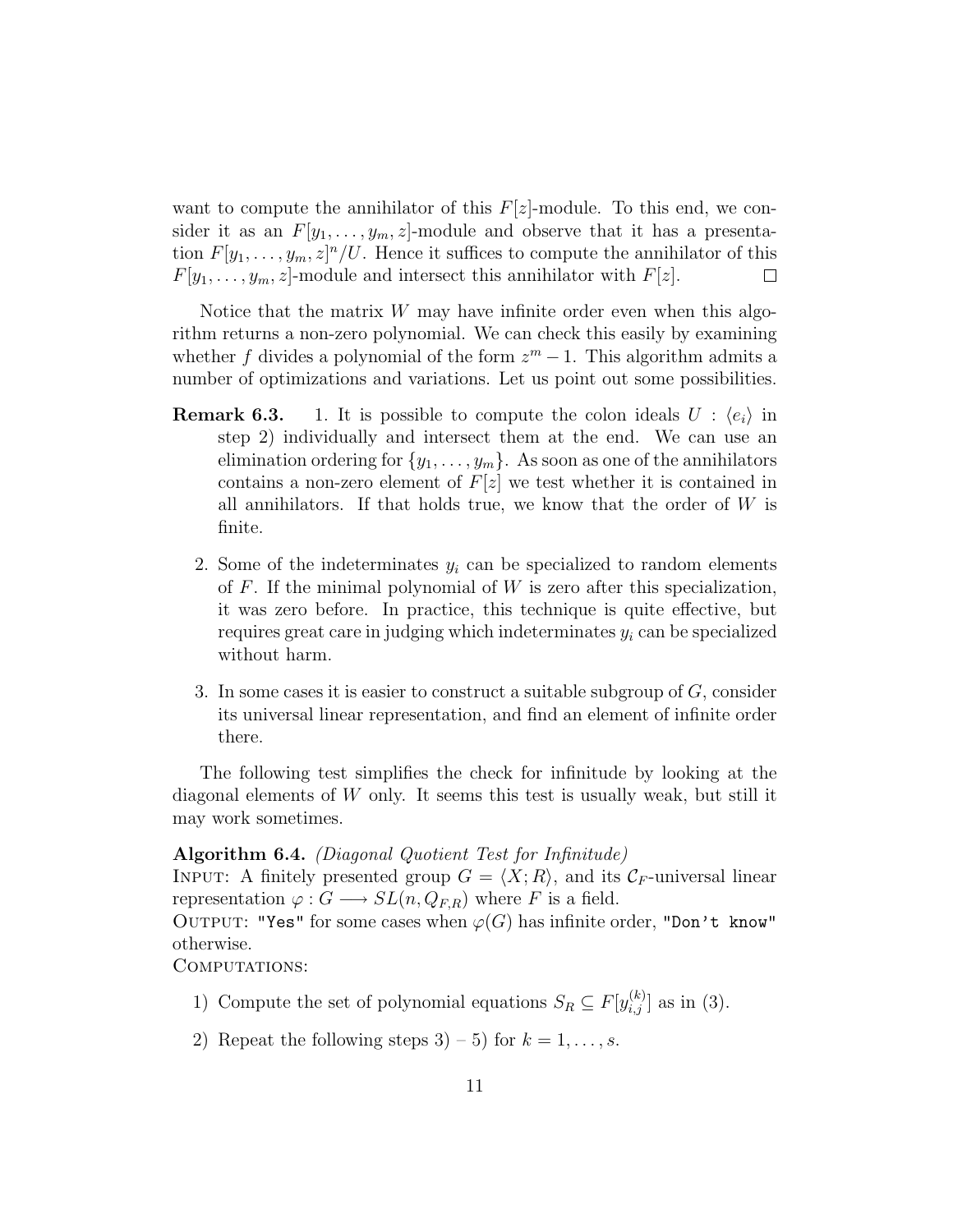- 3) Let  $W_k = (y_{i,j}^{(k)})$  be the matrix corresponding to  $\varphi(x_k)$ .
- 4) For  $\ell = 1, \ldots, n$ , choose a term ordering such that  $y_{\ell,\ell}^{(k)}$  is the biggest indeterminate. Compute a Gröbner basis of  $I_R$  with respect to this term ordering and check whether it contains a leading term of the form  $(y_{\ell,\ell}^{(k)})^N$  for some  $N > 0$ .
- 5) If one of the Gröbner bases contains no leading term of the form  $(y_{\ell,\ell}^{(k)})^N$ for some  $N > 0$ , return "Yes".
- 6) Return "Don't know".

*Proof.* If the algorithm returns "Yes" then the matrix  $W_k = (y_{i,j}^{(k)})$  under consideration has infinite order in  $\varphi(G)$ . Namely, if  $W_k$  has a finite order N then the leading term of the  $(\ell, \ell)$ -entry of  $W_k^N$  is  $(y_{\ell,\ell}^{(k)})^N$ . Since there are no polynomials in  $I_R$  to reduce such a leading term, the element  $W_k = \varphi(x_k)$ generates an infinite cyclic group.  $\Box$ 

If this diagonal quotient test does not work initially because the elements  $x_i$  have finite orders in  $G$ , we can change the presentation of  $G$  suitably and apply it again.

Remark 6.5. Another simple approach which works occasionally is to determine the minimal polynomial of  $\det(\varphi(w))$  for some word  $w \in F(X)$  which is expected to be of infinite order in  $G = \langle X; R \rangle$ . Obviously we have to use the universal representation  $\varphi: G \longrightarrow GL(n, Q_R)$  in this case. If we have  $\varphi(w)^N = 1$  in  $GL(n, Q_R)$  for some  $N > 1$  then  $\det(\varphi(w))^N = 1$  holds in  $Q_R$ . Thus if  $\det(\varphi(w))$  has infinite order in  $Q_R$  then w has infinite order.

## 7 Some Examples

In this section we put our algorithms to work and study some difficult or otherwise inaccessible group presentations.

In following we let  $G = \langle a, b, \dots; r_1 = \cdots = r_t = 1 \rangle$  be a finitely presented group and  $\varphi_n : G \longrightarrow GL(n, Q_R)$  its universal representation of size *n*. The images of the generators will be denoted by  $x = \varphi_n(a)$ ,  $y = \varphi_n(b)$ ,  $z = \varphi_n(c)$ ,  $w = \varphi_n(d)$ .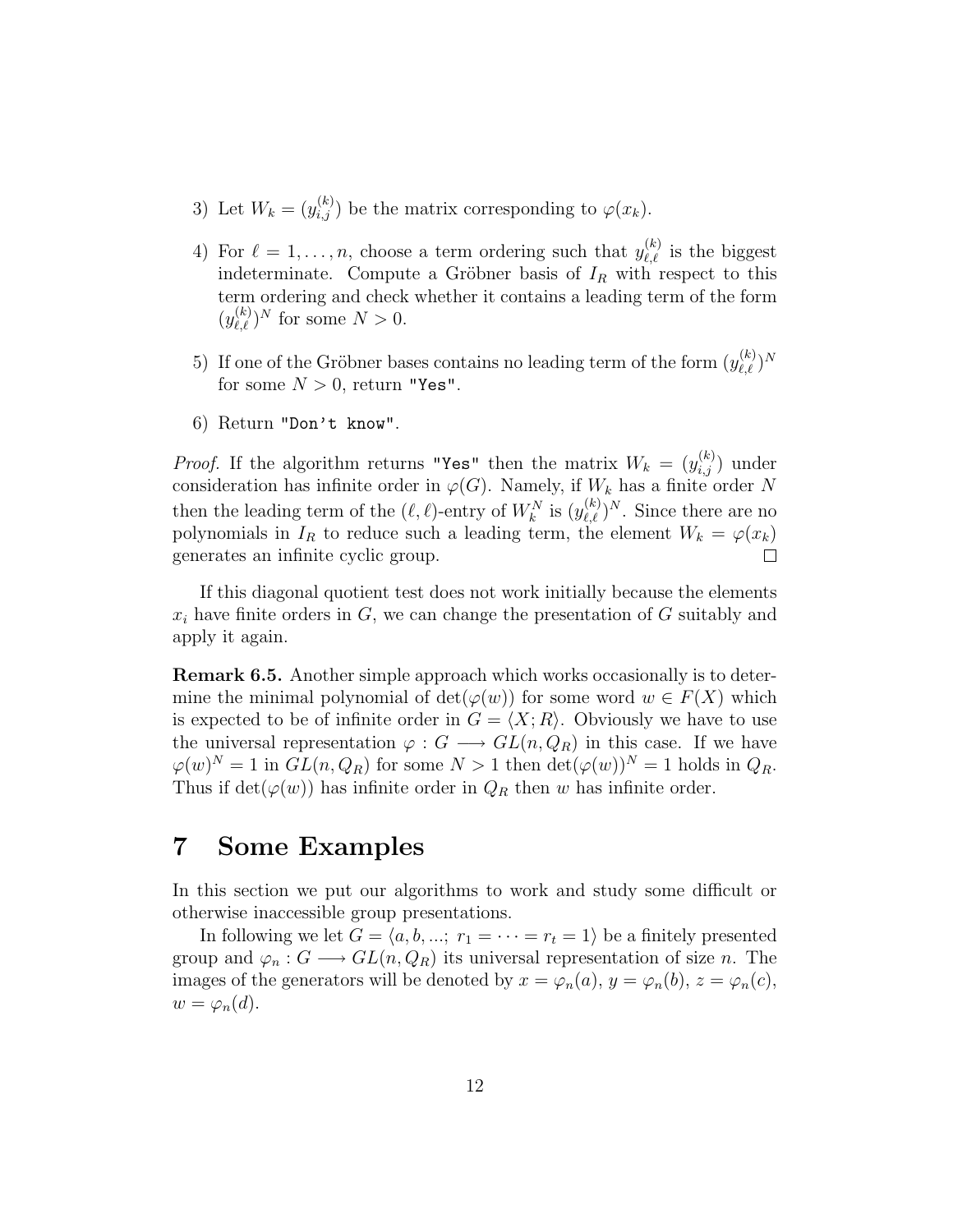### 7.1 From the Kourovka Notebook (1)

For  $i \geq 2$  consider the groups

$$
G_i = \langle a, b \, ; \, a^i = 1, \, ab = b^3 a^3 \rangle.
$$

They appeared in the Kourovka Notebook [14] in Problem 7.7 (a question of R.G. Burns for  $i = 9$ ) and Problem 8.10 (D.L. Johnson's question for  $i = 7, 9, 15$ . The task is to decide whether  $G_i$  is finite for  $i = 5, 7, 9, \ldots$ . For  $i = 9$  and  $i = 15$  the groups are known to be infinite (see [17] for  $i = 9$ , [21] for  $i = 15$ , and also [19] for  $i = 9, 15$ ). Whether  $G<sub>7</sub>$  is finite or not is an open question. Our computations give the following partial results for these groups.

**Lemma 7.1.** If  $\varphi_n(G_i)$  (or  $G_i$ ) is commutative, it is a finite group of order 2i. *Proof.* Since  $xy = y^3x^3 = x^3y^3$  implies  $(xy)^2 = x^2y^2 = 1$ , the group  $\varphi_n(G_i)$  is a commutative group generated by two elements of order  $i$  and 2, respectively.  $\Box$ 

**Remark 7.2.** Using  $n = 2$  and the representation  $\varphi_2(G_i) = \langle x, y, z, w; xz \rangle =$  $zx = 1, x^{(i+1)/2} = z^{(i-1)/2}, xy = y^3x^3, yw = wy = 1$ , we can compute a truncated Gröbner basis of  $I_R$  to show that we have  $xy = yx$  in the groups  $\varphi_2(G_i)$  for  $i = 5, 7, 9, 11$ . Therefore these groups are commutative and finite.

### 7.2 From the Kourovka Notebook (2)

The following series of groups appeared in the Kourovka Notebook [14] as Problem 11.10.b. Let

$$
H_i = \langle a, b \, ; \, a^i = 1, \, b^{-2}ab^2 = a(b^{-1}ab)a^{-1}(b^{-1}a^{-1}b) \rangle
$$
  
=  $\langle a, b \, ; \, a^i = 1, \, ababa = b^2ab^{-1}ab \rangle$ 

for  $i \geq 2$ . We want to examine the question whether  $a = 1$  in  $H_i$ . By [14], it is known that  $a \neq 1$  in  $H_5$ .

**Remark 7.3.** First we use  $n = 2$ . To describe  $\varphi_2(H_i)$ , we use the monoid representation  $\langle x, y, z; x^i = 1, xz = zx = 1, xyxyx = y^2xzxy \rangle$ . By computing the complete Gröbner bases of  $I_R$ , we can show that  $x \neq 1$  in  $\varphi_2(H_i)$  for  $i = 5, 10, 15, 20$ . Consequently, we have  $a \neq 1$  in  $H_5$ ,  $H_{10}$ ,  $H_{15}$ , and  $H_{20}$ .

In the groups  $\varphi_2(H_i)$  with  $i \in \{2, 3, 4, 6, 7, 8, 9, 11, 12, 13, 14, 16, 17, 18, 19\},\$ we have  $x = \varphi_2(a) = 1$ . Furthermore, if we use  $n = 3$ , we can show that in the subgroup  $\varphi_3(H_2)$  of  $GL(3,Q_R)$  we also have  $x=1$ .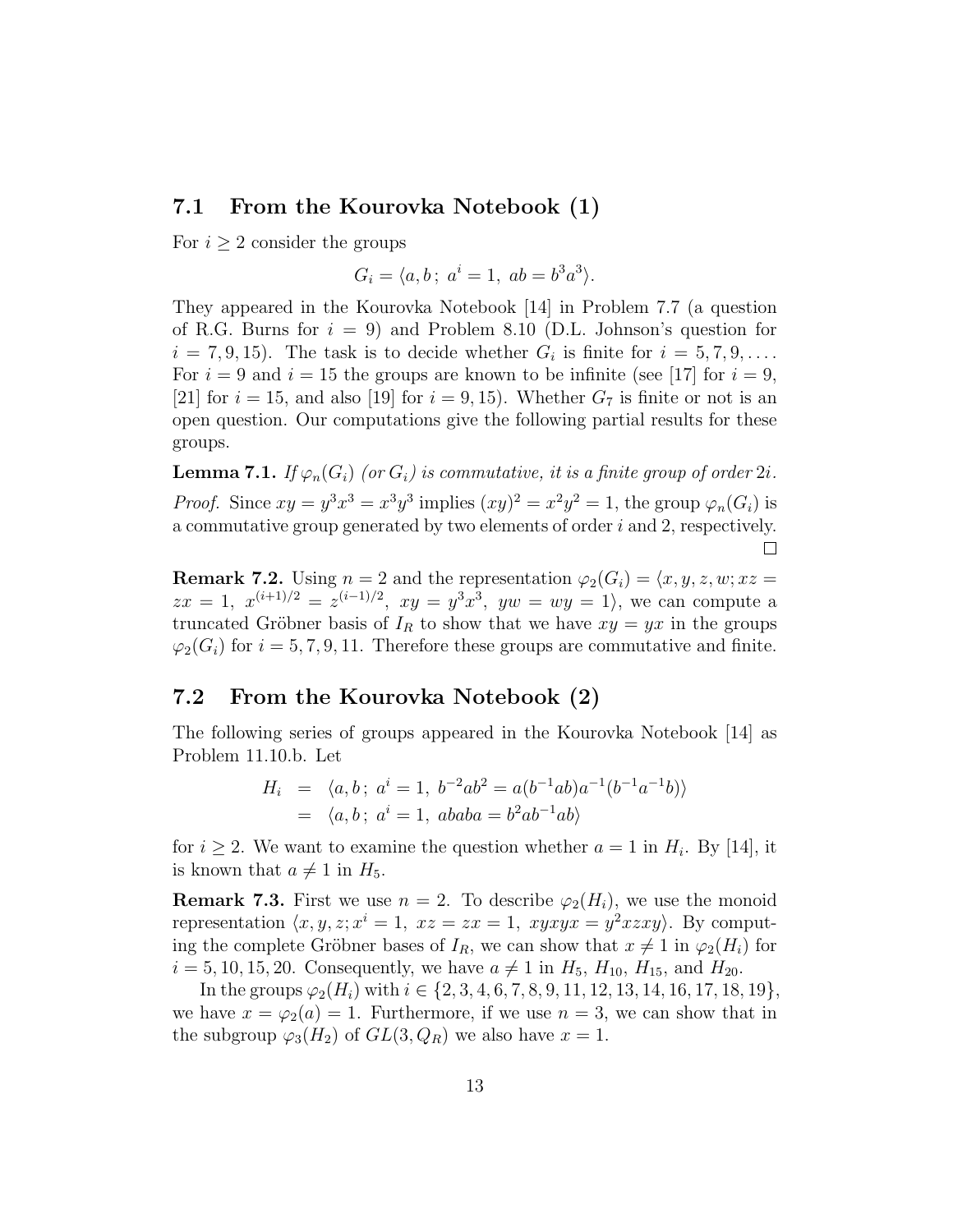### 7.3 Some Groups of Deficiency Zero

The following groups appeared in [5], page 63. It is still unknown whether they are finite or not. Our Gröbner basis techniques yield the following partial results.

Example 7.4. Consider the group

$$
F_{11} = \langle a, b, c \, ; \, cac^{-1}b^{-1}aba, \, bacba^{-1}c^{-1}b, \, cb^{-1}acbca^{-1} \rangle
$$

For practical computations, we present the group  $\varphi_n(F_{11})$  by

$$
\varphi_n(F_{11}) = \langle x, y, z \, ; \, xyxzx = yz, \ y^2xzy = zx, \ xy^2 = yzyxz^2 \rangle
$$

To obtain the third equation, we use  $yzyxz^2 = xyxzxyxz^2 = xyxzyzx^{-1}z =$  $xy^2$ .

The question whether this group is finite or infinite is still open. However, the reduced Gröbner basis with respect to DegRevLex of the ideal  $I_R$  for the universal representation  $\varphi_2 : F_{11} \longrightarrow SL(2,Q_R)$  can be calculated. It has 117 elements and enables us to check that  $\varphi_2(F_{11}) \cong \mathbb{Z}/(3) \times \mathbb{Z}/(3) \times \mathbb{Z}/(3)$ .

Example 7.5. Consider the group

$$
F_{12} = \langle a, b, c \, ; \, acab^{-1}c^{-1}ab, \, b^2a^{-1}c^{-1}acb, \, ca^{-1}b^{-1}cabc \rangle
$$

For practical computations, we present  $\varphi_n(F_{12})$  as

$$
\varphi_n(F_{12}) = \langle x, y, z \, ; \, xyxzx = zy, \ xzy^3 = zx, \ zxyz^2 = yx \rangle
$$

The reduced Gröbner basis with respect to DegRevLex of the ideal  $I_R$  for the universal representation  $\varphi_2 : F_{12} \longrightarrow SL(2,Q_R)$  can be calculated and show that this ideal agrees with the ideal of  $\varphi_2(F_{11})$ . Hence we have  $\varphi_2(F_{12}) \cong$  $\mathbb{Z}/(3) \times \mathbb{Z}/(3) \times \mathbb{Z}/(3)$ . A Gröbner basis of the ideal of  $\varphi_3(F_{12})$  is difficult to compute. A partial computation has so far revealed five equations of degree three and 31 equations of degree four.

Example 7.6. Consider the group

$$
F_{13} = \langle a, b, c; acab^{-1}c^{-1}ab, acbc^{-1}ba^{-1}b, b^{-1}abc^2a^{-1}c \rangle
$$

Using the equations  $abc^2baca = abc^2a^{-1}cb = b^2$  and  $abacbacb = abacab^{-1}c =$  $c^2$ , we see that we can present  $\varphi_n(F_{13})$  in the form

$$
\varphi_n(F_{13}) = \langle x, y, z; xyzzx = zy, xyz^2yxzx = y^2, xyzzyxzy = z^2 \rangle
$$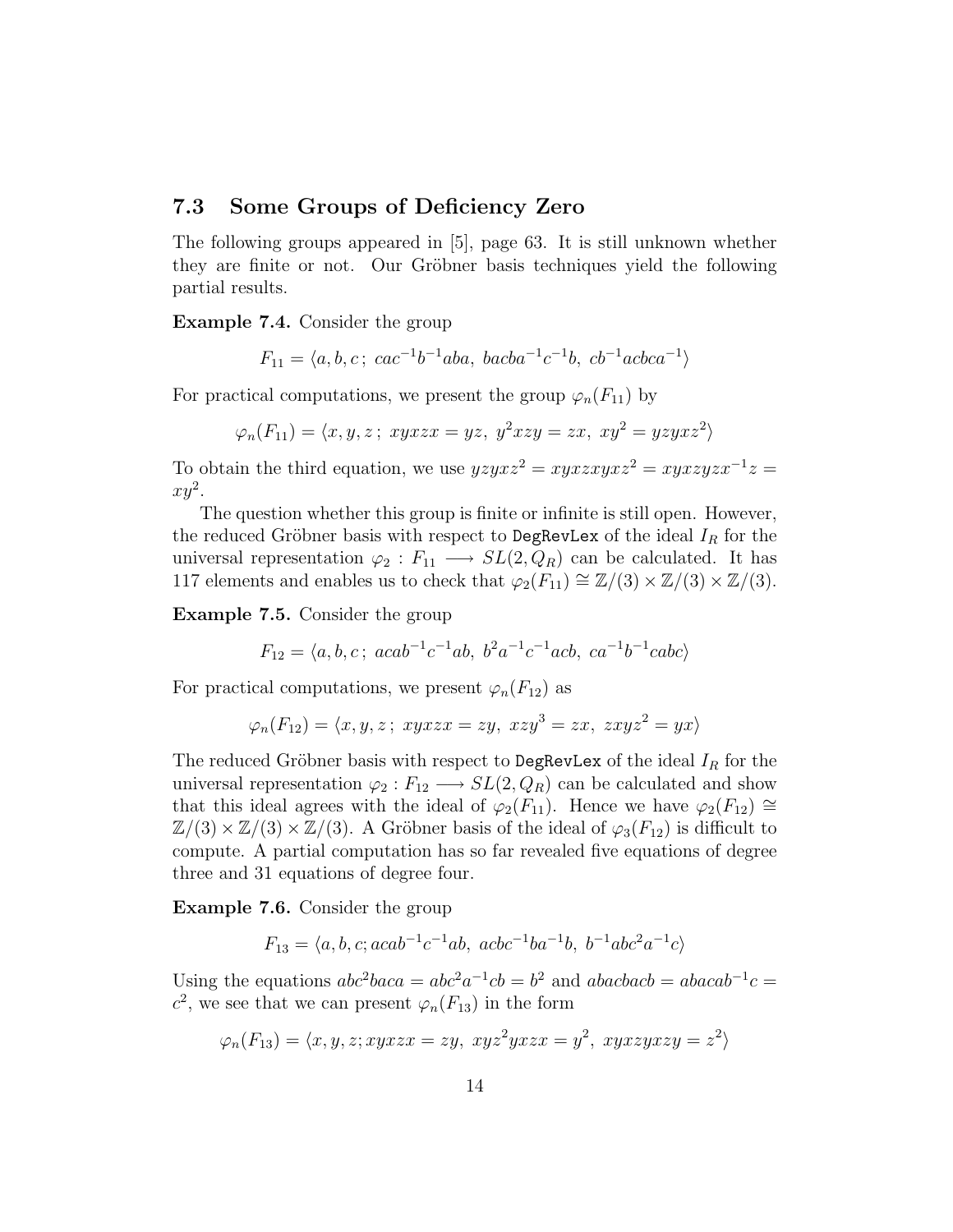The reduced DegRevLex-Gröbner basis of the ideal corresponding to the representation  $\varphi_2 : F_{13} \longrightarrow SL(2,Q_R)$  turn out to be the same as for  $\varphi_2(F_{11})$ and  $\varphi_2(F_{12})$ . Hence we get  $\varphi_2(F_{13}) \cong \mathbb{Z}/(3) \times \mathbb{Z}/(3) \times \mathbb{Z}/(3)$  once again.

Apparently, it is not known whether this group is finite or not, and the Gröbner basis for  $\varphi_3(F_{13})$  is difficult to compute.

# 8 Classification of Finite Generalized Triangle and Tetrahedron Groups

In this section we want to connect some methods used in the classifications of finite generalized triangle and tetrahedron groups with our Gröbner basis techniques and report on some partial additional results. Generalized triangle groups and tetrahedron groups play an important role in the theory of onerelator products of cyclics as well as in the theory of 3-dimensional hyperbolic orbifolds, especially for those with small covolume. A generalized triangle group is a group having a presentation

$$
G = \langle a, b \, ; \, a^p = b^q = R(a, b)^r = 1 \rangle
$$

where  $p, q, r \geq 2$  and  $R(a, b)$  is a cyclically reduced word involving both a and b, and not a proper power in the free product of cyclics. A generalized tetrahedron group is a triangle of groups, i.e. a colimit of a triangle of groups with injective homomorphisms, with generalized triangle groups as vertices, and with cyclic groups as edge groups (see [3]). Both generalized triangle groups and tetrahedron groups admit essential representations into (projective) linear groups, that is representations such that the images of the generators and relators have the respective orders. This fact has been used to classify finite generalized triangle and tetrahedron groups.

For generalized triangle groups, the classification was achieved in [6] and [10]. Here we describe two typical cases.

**Example 8.1.** In order to examine the group  $D_1 = \langle a, b; a^2 = b^3 = b \rangle$  $(ababab^2abab^2ab^2)^2 = 1$ , we look at its commutator subgroup  $D'_1$ . The group  $D'_1$  is generated by  $x = b$  and  $y = aba$ , and in these generators it has a presentation

$$
D_1' = \langle x, y; \ x^3 = y^3 = xy^{-1}x^{-1}yxyx^{-1}yx^{-1}y^{-1}xyxy^{-1} = 1 \rangle
$$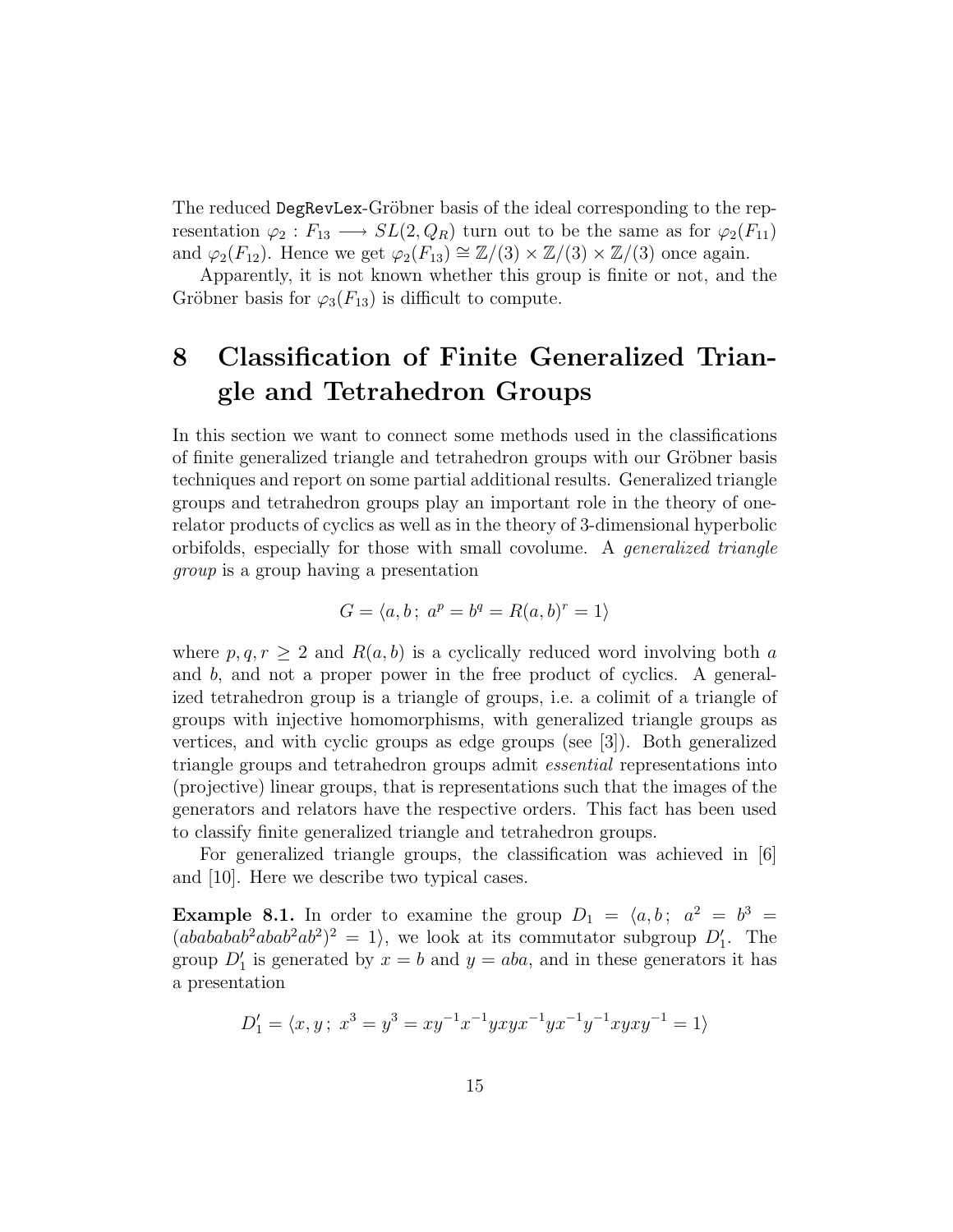In [10] it was shown that  $D'_1$  has an essential representation  $\varphi_3 : D'_1 \longrightarrow$  $GL(3, F)$  where  $F \supset \mathbb{Q}$  is an algebraic number field containing an element  $\gamma$ which satisfies  $\gamma^6 - 3\gamma^3 + 1 = 0$ . Moreover, the element  $\varphi_3(xy)$  has infinite order.

Using the methods of this paper, we can compute a reduced Gröbner basis of the ideal corresponding to the universal representation  $\varphi_2: D'_1 \longrightarrow$  $SL(2,Q_R)$ . Algorithm 6.2 then shows that minimal polynomial of  $\varphi_2(xy)$ is  $z^7 - 2z^6 + 3z^5 - 4z^4 + 4z^3 - 3z^2 + 2z - 1$ , and therefore this matrix has order 20. However, if we repeat the calculation for  $\varphi_3: D'_1 \longrightarrow SL(3, Q_R)$ , we get that  $\varphi_3(xy)$  has minimal polynomial 0, i.e. infinite order.

Example 8.2. To show that the group

$$
D_2 = \langle a, b \, ; \, a^3 = b^3 = (a^{-1}b^{-1}ababa^{-1}b)^2 = 1 \rangle
$$

is infinite, we use the following method from  $[11]$ . Let N be the normal closure of  ${b}$  in  $D_2$ . Then N has index 3 and a presentation

$$
N = \langle x, y, z \, ; \, x^3 = y^3 = z^3 = (z^{-1}xyx)^2 = (x^{-1}yzy)^2 = (y^{-1}zxz)^2 = 1 \rangle
$$

The subgroup N has an essential representation  $\bar{\varphi}_2 : N \longrightarrow PSL(2,\mathbb{C})$  for which the element  $\bar{\varphi}_2(xy)$  has infinite order.

If we compute the universal representation  $\varphi_2 : N \longrightarrow SL(2,Q_R)$ , it turns out that the image of N is trivial. To simulate a representation in  $PSL(2, \mathbb{C}),$ we can use the base field  $F = \mathbb{Z}/(2)$ . In this way we achieve the equality of the identity matrix and its negative. The Gröbner basis of the corresponding ideal  $I_R$  can be computed easily. Then we can apply Algorithm 6.2 and check that the image of  $xy$  in this universal representation has order 28. It is an open question how we can treat PSL-representations such as  $\bar{\varphi}_2$  using our methods.

In the paper [20], G. Rosenberger and M. Scheer classified the finite generalized tetrahedron groups, except for five groups for which it is still unknown whether they are finite or not. The following proposition is useful for studying the universal representations of size  $2 \times 2$  of these groups.

**Proposition 8.3.** Let K be a commutative unitary ring, and let  $u, v \in$  $SL(2, K) \setminus \{1, -1\}.$ 

1. If  $tr(u) = 0$  then  $u^2 = -1$ .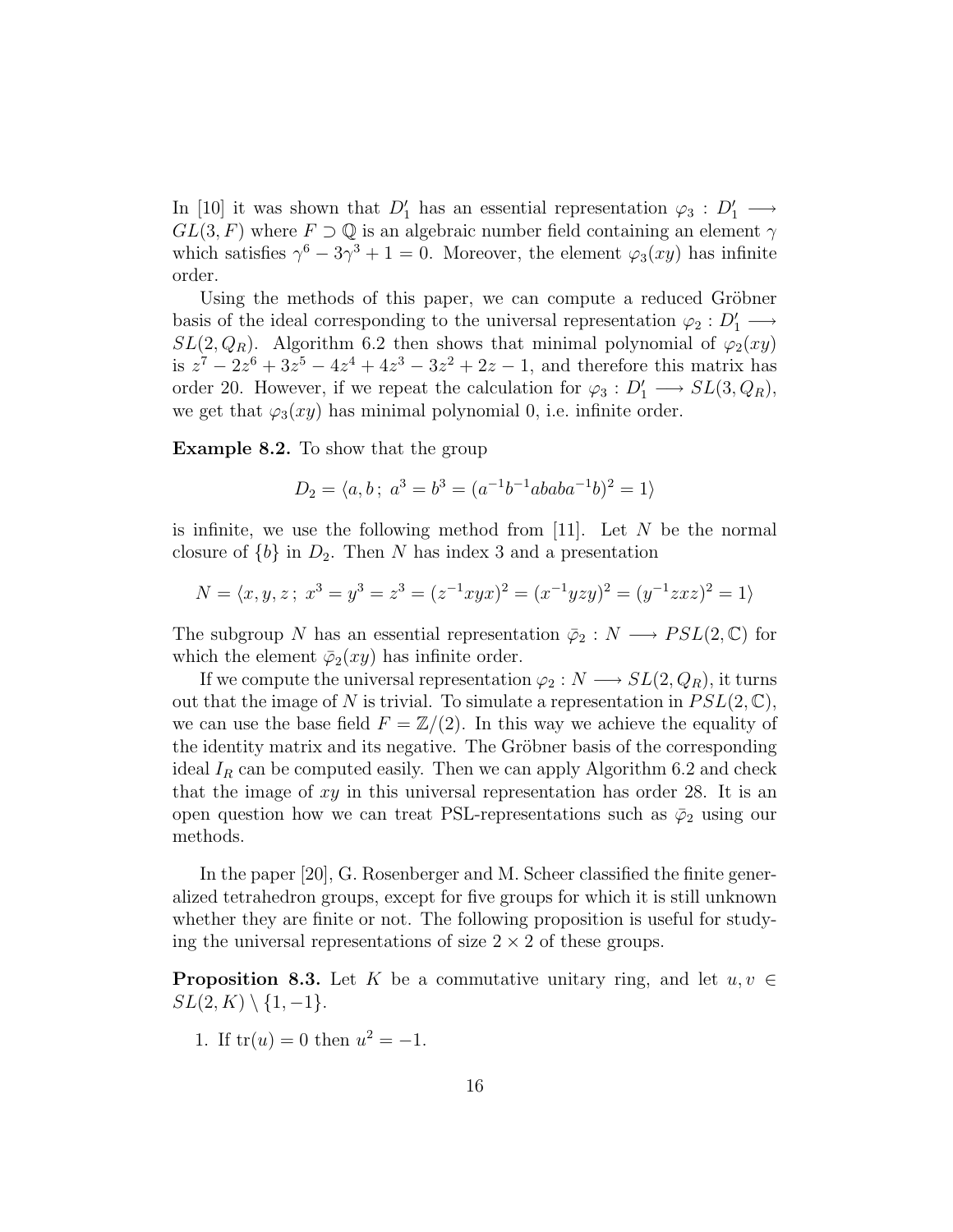- 2. If  $u^2 = -1$  then  $(\text{tr}(u))^2 = 0$ .
- 3. If  $u^2 = 1$  then  $(\text{tr}(u))^2 = 4$ .
- 4. For all  $k \geq 1$  and all  $\alpha_i, \beta_j \in \mathbb{N}$ , we have

$$
\operatorname{tr}(u^{\alpha_1}v^{\beta_1}\cdots u^{\alpha_k}v^{\beta_k}) = \operatorname{tr}(u^{-\alpha_1}v^{-\beta_1}\cdots u^{-\alpha_k}v^{-\beta_k}).
$$

*Proof.* First we show (1). We let  $u = \begin{pmatrix} u_1 & u_2 \\ u_2 & u_3 \end{pmatrix}$  $\binom{u_1}{u_3}\binom{u_2}{u_4}$  and calculate

$$
u^{2} = \begin{pmatrix} u_{1}^{2} + u_{2}u_{3} & u_{2}(u_{1} + u_{4}) \\ u_{3}(u_{1} + u_{4}) & u_{4}^{2} + u_{2}u_{3} \end{pmatrix} = \begin{pmatrix} u_{1}(u_{1} + u_{4}) - 1 & u_{2}(u_{1} + u_{4}) \\ u_{3}(u_{1} + u_{4}) & u_{4}(u_{1} + u_{4}) - 1 \end{pmatrix}
$$

because we have  $det(u) = u_1u_4 - u_2u_3 = 1$ . Therefore  $tr(u) = u_1 + u_4 = 0$ implies  $u^2 = -1$ .

To prove (2), we note that  $u_1(u_1+u_4) = u_4(u_1+u_4) = 0$  by the hypothesis, and hence  $(u_1 + u_4)^2 = 0$ . Consequently, we get  $(tr(u))^2 = (u_1 + u_4)^2 = 0$ . Similarly, claim (3) follows from  $u_1(u_1 + u_4) = u_4(u_1 + u_4) = 2$ .

Finally, we prove  $(4)$ . We proceed by induction on k and use the general formula

$$
tr(AB^{-1}) = (tr(A)) (tr(B)) - tr(AB)
$$

for  $A, B \in SL(2, K)$ . We certainly have  $tr(u^{-\alpha_1}v^{-\beta_1}) = tr(u^{\alpha_1}v^{\beta_1})$ . For  $k \geq 2$ , we find

$$
tr(u^{-\alpha_1}v^{-\beta_1}\cdots u^{-\alpha_k}v^{-\beta_k}) =
$$
  
= tr(u^{-\alpha\_1}v^{-\beta\_1}) tr(u^{-\alpha\_2}v^{-\beta\_2}\cdots u^{-\alpha\_k}v^{-\beta\_k}) - tr(v^{\beta\_1}u^{\alpha\_1-\alpha\_2}v^{-\beta\_2}\cdots u^{-\alpha\_k}v^{-\beta\_k})  
= tr(u^{\alpha\_1}v^{\beta\_1}) tr(u^{\alpha\_2}v^{\beta\_2}\cdots u^{\alpha\_k}v^{\beta\_k}) - tr(u^{\alpha\_1-\alpha\_2}v^{\beta\_2}\cdots u^{\alpha\_k}v^{\beta\_k-\beta\_1})  
= tr(u^{\alpha\_1}v^{\beta\_1}\cdots u^{\alpha\_k}v^{\beta\_k})

This concludes the proof.

Therefore we have to expect many additional relations in  $\varphi_2(T)$  where T is the group under consideration. In fact, the following examples are based on our computer calculations and show that all representations of size  $2 \times 2$ of the five groups are finite.

 $\Box$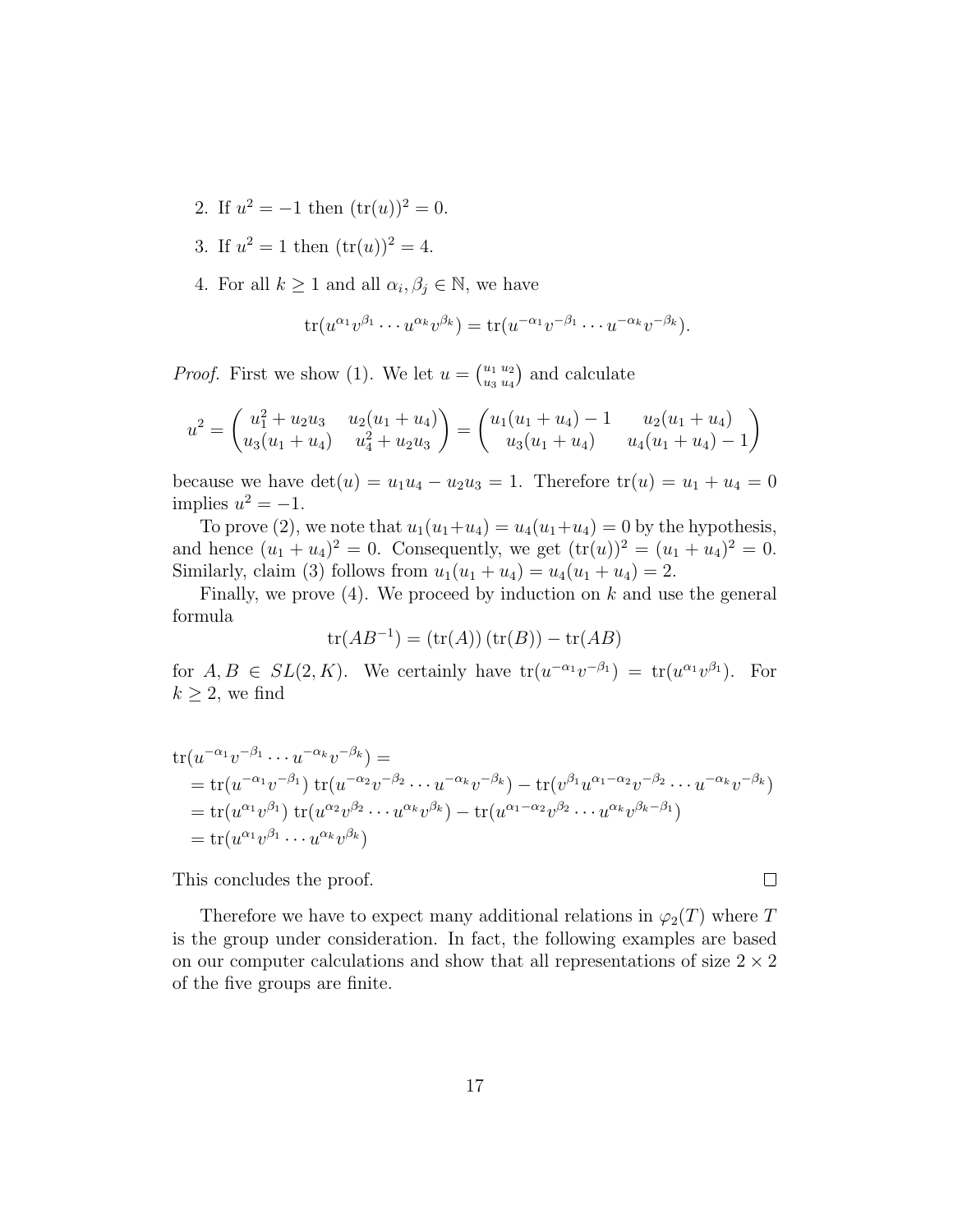Example 8.4. Consider the group

$$
T_1 = \langle a, b, c \, ; \, a^2 = b^3 = c^3 = (ac)^2 = (bc)^2 = (abababab^2abab^2ab^2)^2 = 1 \rangle
$$

First we use the universal representation  $\varphi_2 : T_1 \longrightarrow GL(2, Q_R)$ . For the group  $\varphi_2(T_1)$ , we can use the computation of a trucated Groebner basis of  $I_R$ to show  $(xy)^2 = (yx)^2 = 1$ . Thus we have

$$
\varphi_2(T_1) = \langle x, y, z; x^2 = y^3 = z^3 = (xy)^2 = (yz)^2 = (xz)^2 = 1 \rangle
$$

This group is clearly finite. In fact, it is easy to see that it has 24 elements and is a double cover of the alternating group  $A_4$ .

However, the question whether the image of the universal representation  $\varphi_3: T_1 \longrightarrow GL(3,Q_R)$  is finite or infinite is still open.

Example 8.5. The second group on the Rosenberger-Scheer list is

$$
T_2 = \langle a, b, c \, ; \, a^2 = b^5 = c^2 = (ac)^2 = (bc)^2 = (abab^3ab^2ab^4ab)^2 \rangle
$$

Using the modified presentation

$$
\varphi_n(T_2) = \langle x, y, z \quad ; \quad x^2 = y^5 = z^2 = 1, \ xz = zx, \ zyz = y^4,
$$
  

$$
yxyxy^3xy^2xy^4xy = xyxy^3xy^2xy^4x\rangle
$$

and a truncated Gröbner basis computation, we get  $(xy)^2 = (yx)^2 = 1$  for the universal representation  $\varphi_2 : T_2 \longrightarrow GL(2, Q_R)$ . Hence every word in  $\varphi_2(T_2)$ can be written in the form  $x^{\varepsilon} w$  with  $\varepsilon \in \{0,1\}$  and a word w involving only y and z. Since  $\langle y, z \, ; \, y^5 = z^2 = (yz)^2 = 1 \rangle$  is known to be a finite triangle group, the group  $\varphi_2(T_2)$  is finite, too.

For the universal representation  $\varphi_3 : T_2 \longrightarrow GL(3, Q_R)$ , it appears to be difficult to compute a Gröbner basis of  $I_R$ .

Example 8.6. The third group considered by Rosenberger and Scheer is

$$
T_3 = \langle a, b, c \, ; \, a^3 = b^5 = c^3 = (ac)^2 = (b^2c)^2 = (aba^2b^2)^2 \rangle
$$

For practical computations, we present the group  $\varphi_n(T_3)$  by

$$
\varphi_n(T_3) = \langle x, y, z \rangle
$$
;  $x^3 = y^5 = z^3 = 1$ ,  $xzx = z^2$ ,  $y^3 = zy^2z$ ,  $yx^2y^2xy = x^2y^3x$ 

In this way, the defining equations of the universal ideal have degrees  $\leq 7$ . For the representation  $\varphi_2 : T_3 \longrightarrow GL(2, Q_R)$ , a truncated Gröbner basis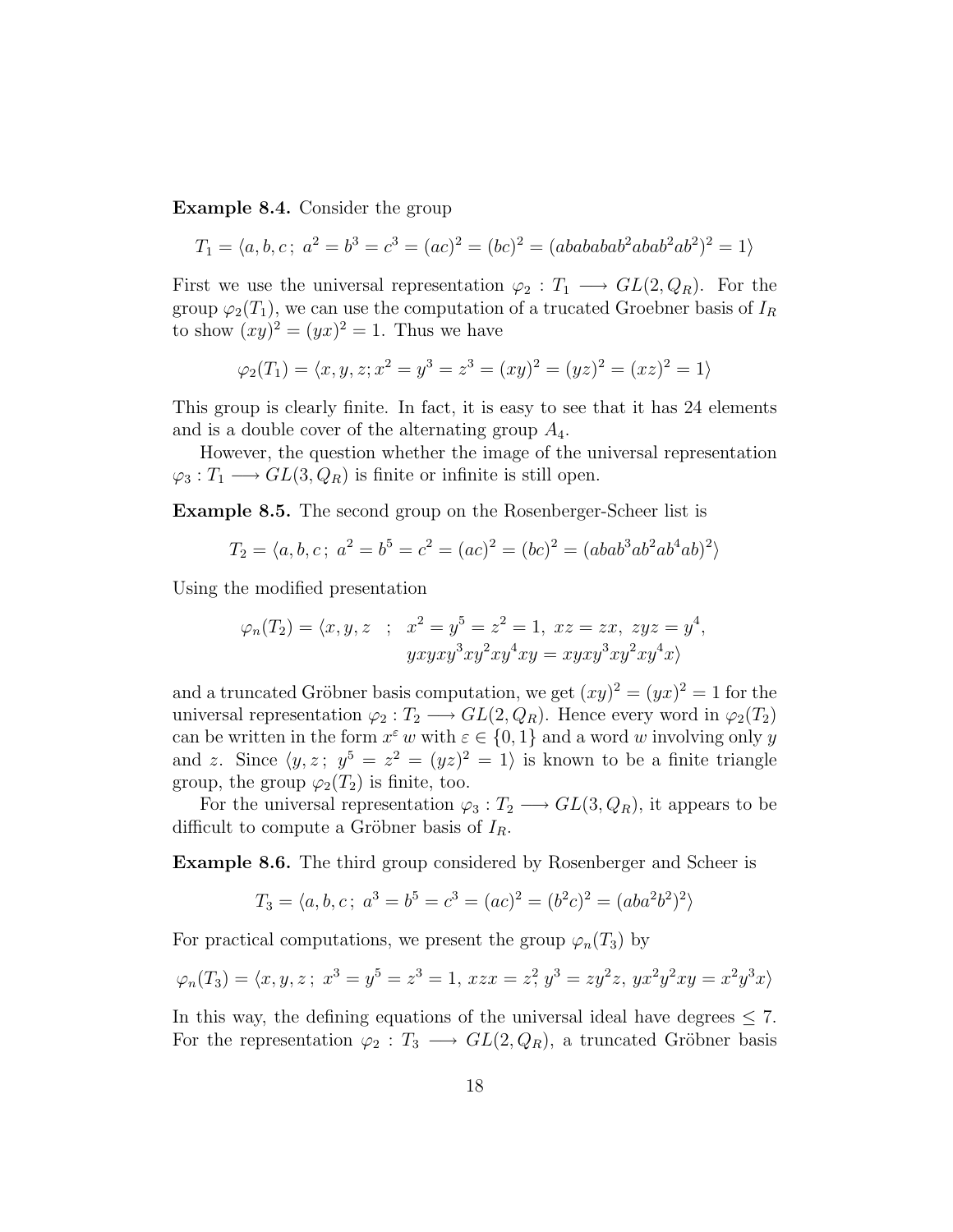computation yields the equations  $x = y = z = 1$ . Hence this representation is trivial.

For the representation  $\varphi_3: T_3 \longrightarrow GL(3, Q_R)$ , a truncated Gröbner basis computation yields  $tr(x^2) = tr(z)$  and  $tr(z^2) = tr(x)$ .

Example 8.7. Next we consider the group

$$
T_4 = \langle a, b, c \, ; \, a^3 = b^5 = c^2 = (ac)^2 = (bc)^2 = (a^2ba^2b^2abab^{-1})^2 = 1 \rangle
$$

To get equations of low degree, we use the presentation

$$
\varphi_n(T_4) = \langle x, y, z \; ; \; x^3 = y^5 = z^2 = 1, zxz = x^2, zyz = y^4,
$$
  
\n
$$
yx^2y^2xyxy^4x^2y = xyx^2y^4x^2y^3x\rangle
$$

A computation of a Gröbner basis for the ideal  $I_R$  corresponding to the universal representation  $\varphi_2 : T_4 \longrightarrow SL(2, Q_R)$  yields  $x = y = 1$  and  $z = \pm 1$ . Hence  $\varphi_2(T_4)$  is the group with two elements. Notice that we used  $SL(2,Q_R)$ here, since the computation for  $GL(2,Q_R)$  is more involved.

Example 8.8. Finally, we want to examine the group

$$
T_5 = \langle a, b, c \, ; \, a^3 = b^3 = c^3 = (ac)^2 = (bc^{-1})^2 = (ababa^{-1}b^{-1})^2 = 1 \rangle
$$

A more balanced presentation of this group is

$$
\varphi_n(T_5) = \langle x, y, z \; ; \; x^3 = y^3 = z^3 = 1, xzx = z^2, yz^2 = zy^2,
$$
  
\n $xyxyx^2y^2x = yxy^2x^2y^2$ 

Using the representation  $\varphi_2 : T_5 \longrightarrow GL(2, Q_R)$ , a truncated Gröbner basis computation of  $I_R$  shows  $y = z$  and  $x^2 = y$ . Hence  $\varphi_2(T_5)$  is the group with three elements.

The Gröbner basis of the universal ideal corresponding to the representation  $\varphi_3: T_5 \longrightarrow GL(3,Q_R)$  is harder to compute. A truncated computation yields several equalities in  $\varphi_3(T_5)$ , for instance  $tr(y) = tr(z)$ . However, it is not clear whether  $\varphi_3(T_5)$  is finite or not.

### References

[1] S.I. Adian and V.G. Durnev, Algorithmic problems for groups and semigroups, Uspekhi Mat. Nauk. 55 (2000), 3–94; translation in Russian Math. Surveys 55 (2000), 207–296.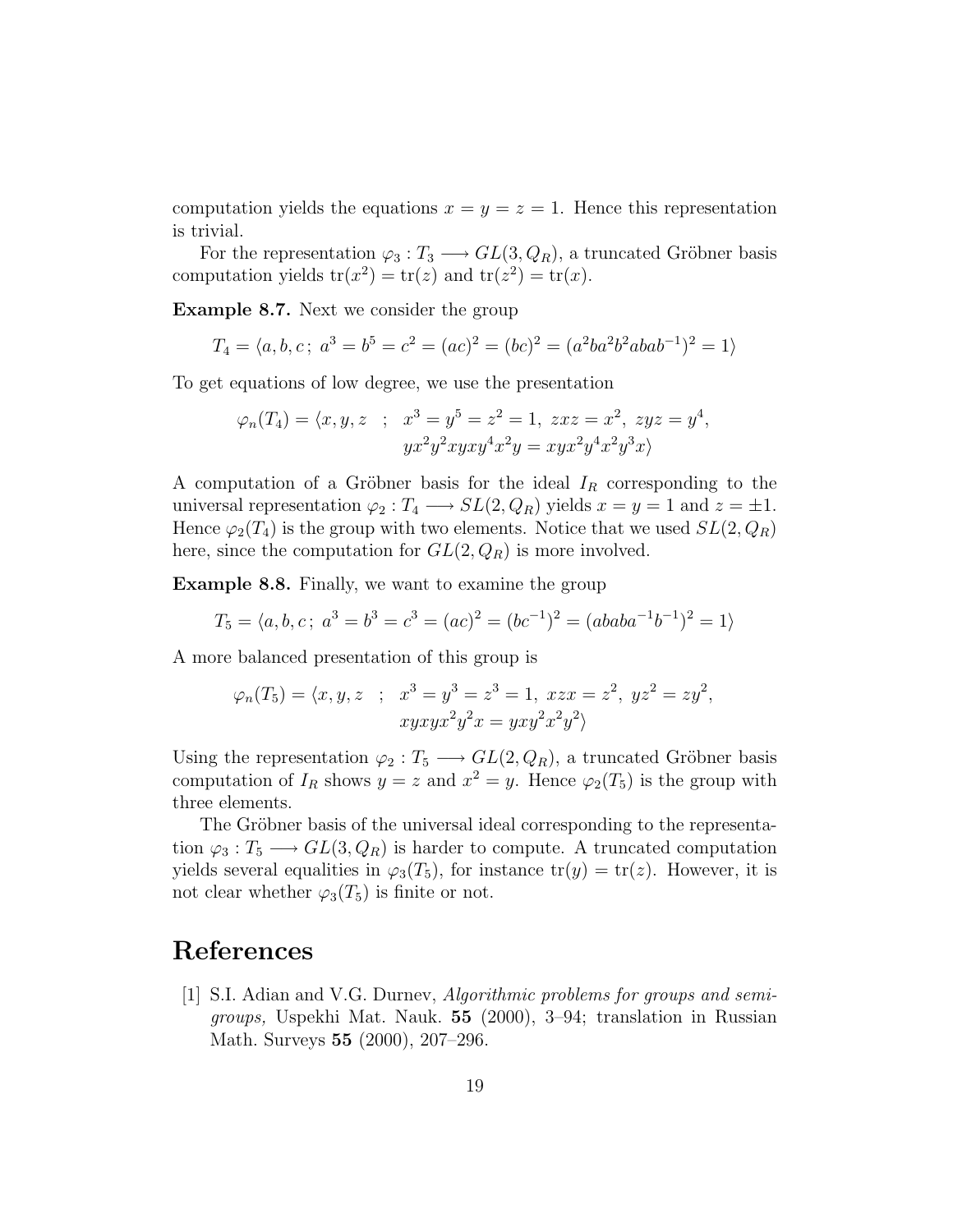- [2] G.W. Brumfiel and H.M. Hilden, SL(2) Representations of Finitely Presented Groups, Contemp. Math. 187, Amer. Math. Soc., Providence, 1995
- [3] B. Fine and G. Rosenberger, Algebraic Generalization of Discrete Groups, Marcel Dekker, New York, 1999.
- [4] G. Havas, D.F. Holt, P.E. Kenne and S. Rees, Some challenging group presentations, J. Austral. Math. Soc. 67 (1999), 137–163.
- [5] G. Havas, M. F. Newman, and E. A. O'Brien, *Groups of deficiency zero*, DIMACS Series in Discrete Mathematics and Theoretical Computer Science 25, 1996.
- [6] J. Howie, V. Metaftsis, and R.M. Thomas, Finite generalized triangle groups, Trans. Amer. Math. Soc. 347 (1995), 3613-3624.
- [7] I. Kapovich, A. Myasnikov, P. Schupp, and V. Shpilrain, Generic-case complexity and decision problems in group theory, J. of Algebra 264 (2003), 665–694.
- [8] I. Kapovich, A. Myasnikov, P. Schupp, and V. Shpilrain, Average-case complexity for the word and membership problems in group theory, Adv. Math. (to appear)
- [9] M. Kreuzer and L. Robbiano, Computational Commutative Algebra 1, Springer, Heidelberg 2000.
- [10] L. Levai, G. Rosenberger, and B. Souvignier, All finite generalized triangle groups, Trans. Amer. Math. Soc. 347 (1995), 3625–3627.
- [11] F. Levin and G. Rosenberger, On free subgroups of generalized triangle groups, Part II, in: Group Theory, World Scientific 1993, 206–228.
- [12] A. Lubotzky and A.R. Magid, Varieties of representations of finitely generated groups, AMS Memoirs 336, Amer. Math. Soc, Providence 1985
- [13] R. Lyndon and P. Schupp, Combinatorial Group Theory, Springer, New York 1977.